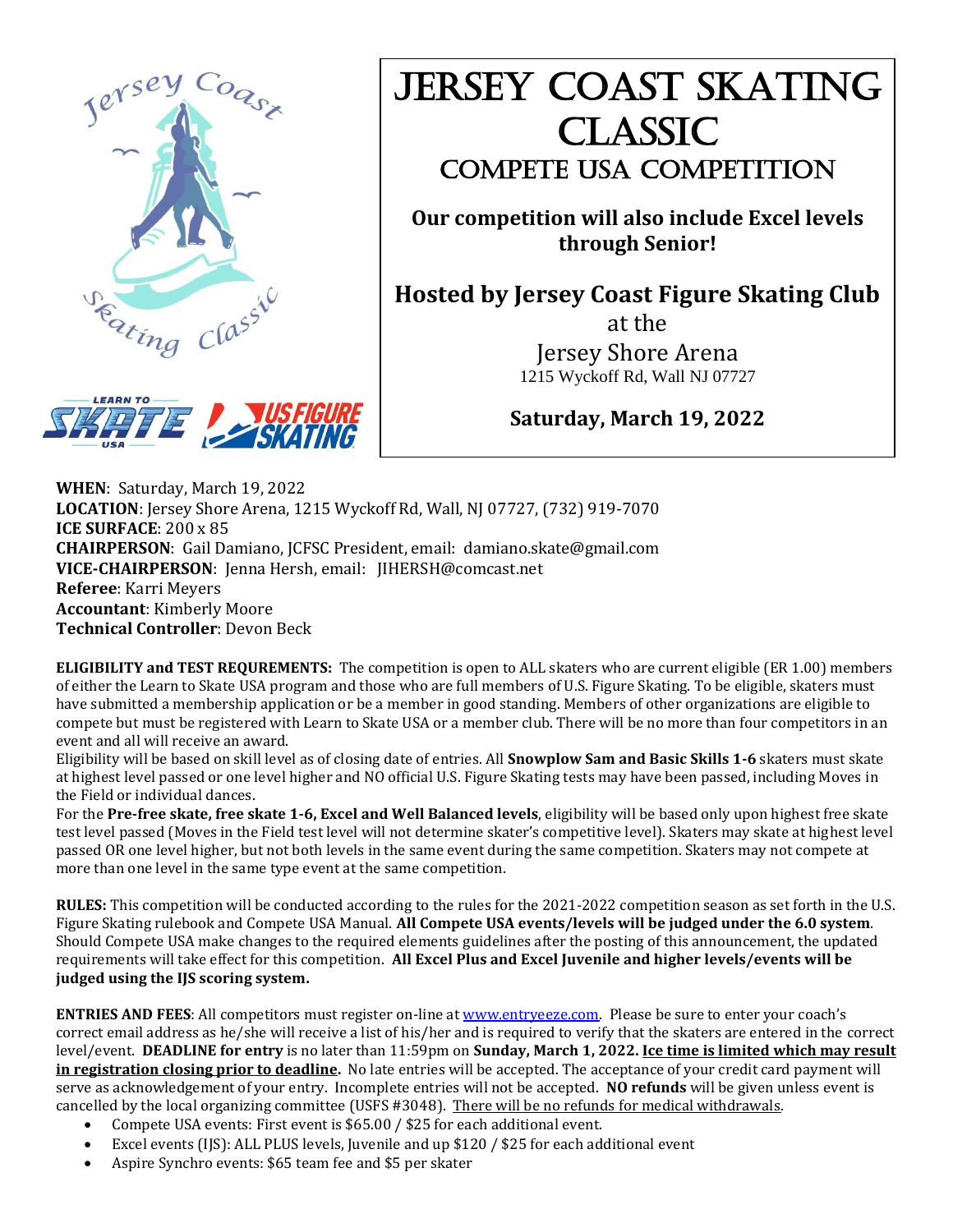**As of August 2, 2021, face coverings are required to be worn indoors by ALL persons (including fully vaccinated persons) attending any U.S. Figure Skating sanctioned event or activity despite of local, state or facility policies. Exceptions:** 

- Athletes practicing or competing on the ice.
- Warming up outside.

**LIABILITY**: U.S. Figure Skating, Jersey Coast FSC, clubs, organizers of this competition, Jersey Shore Arena, its management and employees undertake no responsibility for damage or injuries suffered by the skaters or officials. As a condition of and in consideration of the acceptance of their entries or participation therein, all entrants, their parents or guardians and officials shall be deemed to agree to assume all risks or injury to their person and property resulting from, caused by, or connected with, the conduct and management of this competition, and to waive and release any and all claims which they have against its officers and trustees, and their entries shall be accepted only on such condition.

**COACHES: You must verify your skater's event and level by 11:59 pm on Monday, March 1, 2022**. No changes in events or levels will be made after March 3, 2022!

#### **INFORMATION REGARDING COACHES**:

To be a credentialed coach at a sanctioned nonqualifying competition, coaches must meet the following requirements: Coaching U.S. Figure Skating athletes:

- Current member in good standing with U.S. Figure Skating
- Completed background check (green light status)
- Completed SafeSport Training\*
- Continuing Education Requirements (CERs) for the 2021-22 Competition Season
- Proof of current general liability insurance with limits of \$1 million per occurrence/\$5 million aggregate.

#### Coaching Compete USA athletes:

- Learn to Skate USA Instructor membership OR U.S. Figure Skating full membership
- Completed SafeSport Training\* (for coaches 18 years old and over)
- Completed background check (green light status) (for coaches 18 years old and over)
- Learn to Skate USA Instructor Certification completed (for coaches under 18 years old)

\*SafeSport training is available through www.usfsaonline.org for full members of U.S. Figure Skating (through Learn to Skate USA portal for instructors). There is no cost to this training and certification is valid for 2 seasons

The LOC will have a list of compliant coaches who are approved to receive a credential at the competition. Coaches will need to check in at the event registration desk and show a government issued photo I.D. to receive a credential.

If a coach cannot provide a photo I.D. and is not on the list or cannot produce the necessary documents, he or she will not be allowed a credential. There can be no exceptions to this policy.

For more information regarding Coach Compliance, please visit: <http://usfsa.org/content/Coaches%20Requirements%20Chart.pdf>

**AWARDS**: All events will be final rounds. Medals will be awarded to first, second, third, and fourth places. ALL awards will be made at approximately 30 minute intervals throughout the competition.

**SCHEDULE OF EVENTS:** Will be posted on the website [www.entryeeze.com](http://www.entryeeze.com/) approximately one week prior to the competition. You will receive an email containing the date and time of your specific events. It is highly recommended that skaters arrive 1 hour prior to their scheduled event.

**PRACTICE ICE**: Practice ice will be available during our regularly scheduled freestyle sessions. (Check rink freestyle calendar for exact times. www.jerseyshorearena.com) A 30 minute practice session may be purchased at the rink for \$11.

**REGISTRATION**: The registration desk will open one hour prior to the competition.

**MUSIC:** Competition **music** must be **submitted electronically via the on-line registration system Entryeeze by 11:59pm on Wednesday, March 9, 2022**. A late fee of \$20.00 per event will be charged to any competitor that fails to submit their music prior to the deadline, submits files that are not mp3 or mp4 format, uploads incorrect music, or changes music after the deadline. The late fee must be paid in cash, at the time of registration check-in at the event. Competitor will not receive event credentials until the fee is paid.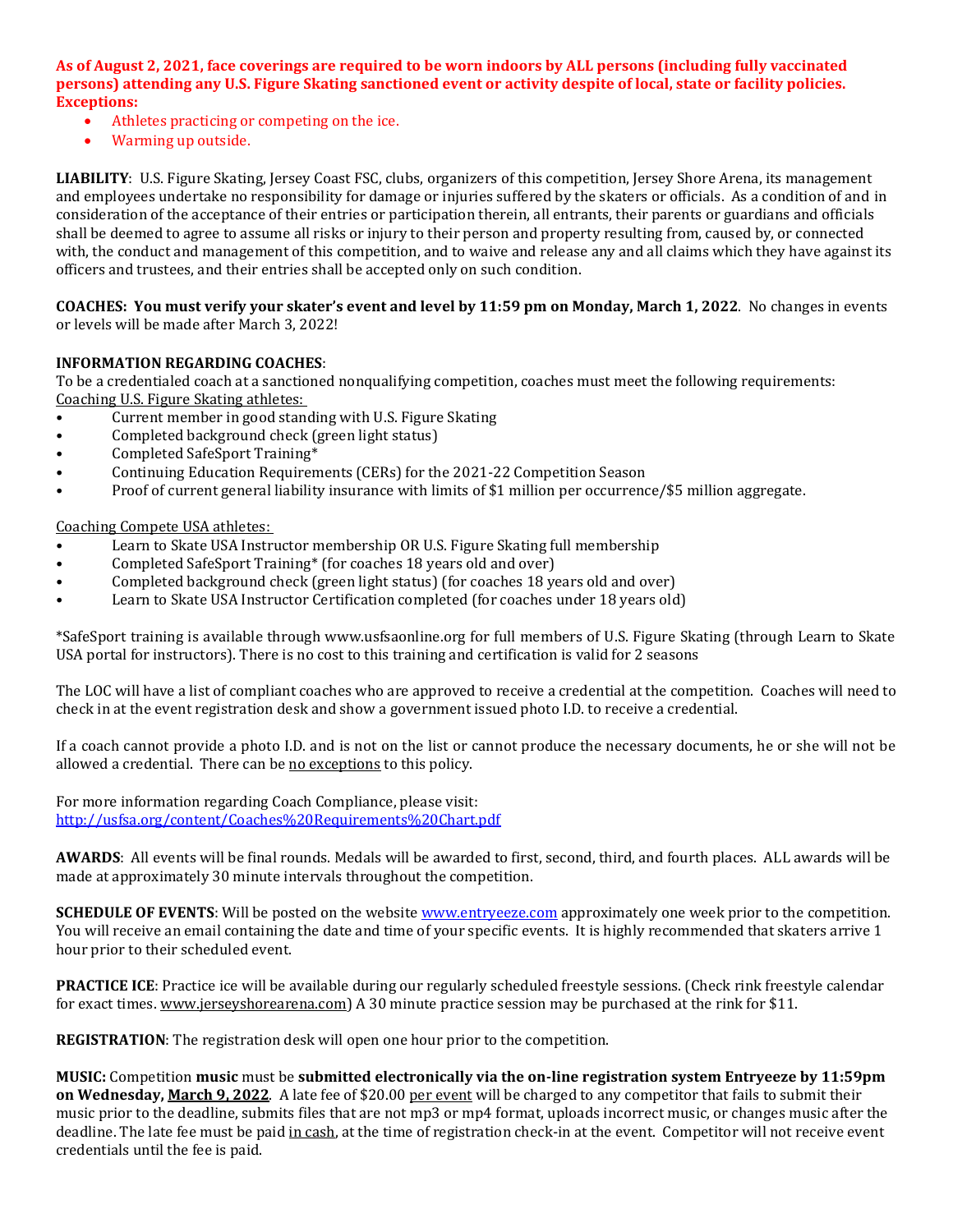After you have paid for your events, the online system will prompt you to upload your music for each event that requires music. **If your music is not available at that time, you can logout of your account and return later to upload your music by going to the "competition" tab and then selecting "my music".**

**PLANNED PROGRAM CONTENT (PPC)**: IF IJS: All competitors skating in events with IJS judging, need to submit the planned program content form online. This form is found on the competition EntryEeze website and is due by March 9, 2022 at 11:59 ET or there will be a \$20.00 PPC fee assessed at the door when you complete your form at registration.

**LOCKER ROOMS**: Locker rooms will be available for bag storage and putting on skates only. No changing will be allowed. Please come to the competition ready to skate. Locker rooms will be assigned to maintain social distancing and cleaned regularly. The locker rooms are available for skaters only. An exception will be made for athletes 11 years old and younger that will allow for one parent of the same sex to assist their child immediately prior to and after their skating event(s). Please review the Locker Room and Changing Area Policy and the SkateSafe Handbook found at https://www.usfigureskating.org/skatesafe .

**VIDEO TAPING AND PHOTOGRAPHS**: Note, per U.S. Figure Skating policy, photographing and/or recording of anyone other than your own skater is strictly prohibited. For the safety of the skaters, flash photography will NOT be permitted.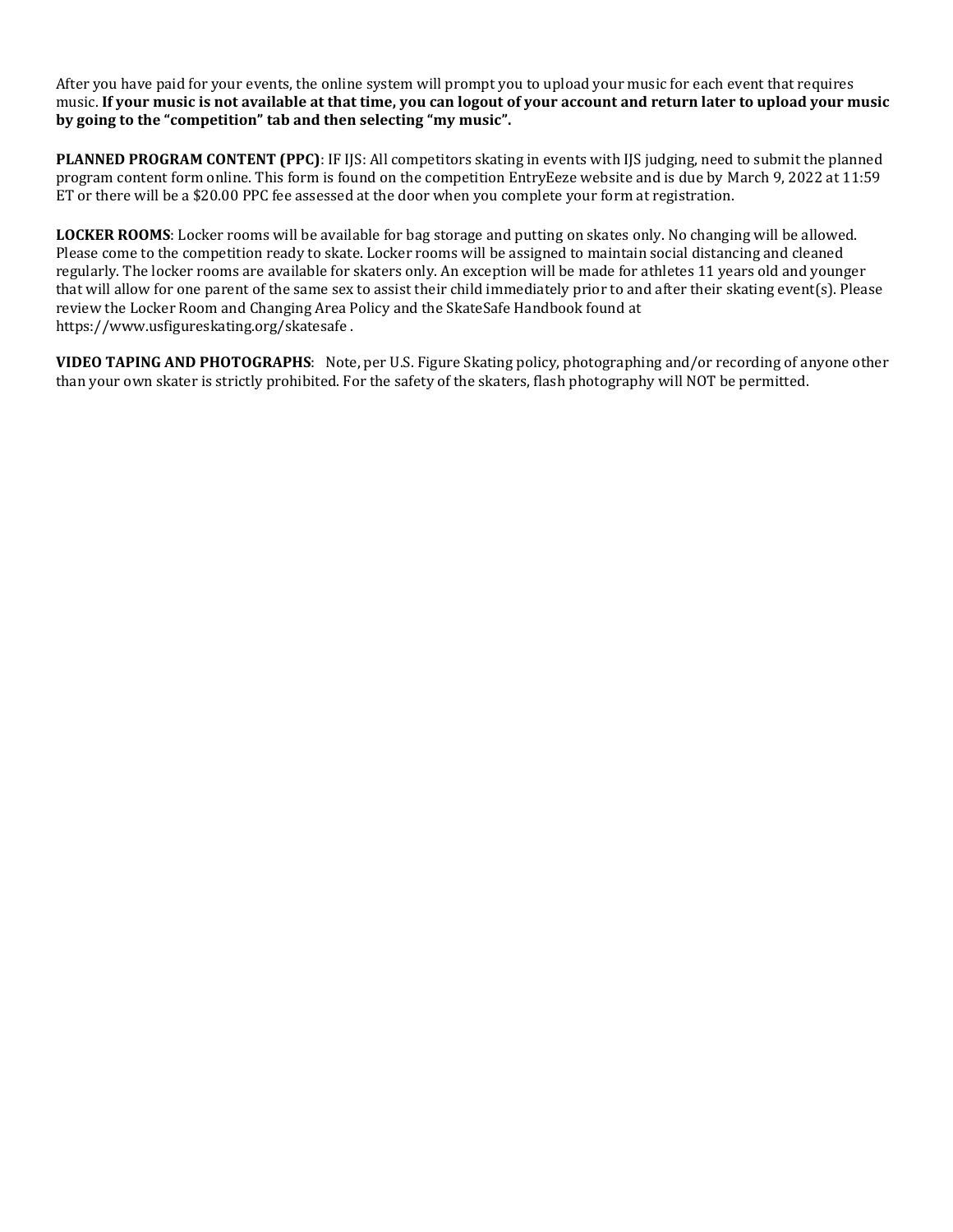

#### **SNOWPLOW SAM – BASIC 6 ELEMENTS**

Format choice of the host: Each skater will perform each element when directed by a judge or referee or have the option to perform one element at a time in the order listed below (no excessive connecting steps). Referee driven format examples: all skaters perform first element before moving on to the next and so on, or each skater performs all of the required elements before moving on to the next skater.

- To be skated on 1/3 to 1/2 ice.
- No music.
- Divide Snowplow Sam skaters by level (1-4), if registrations warrant
- **All elements must be skated in the order listed.**

| Level    | Time        | Skating rules/standards                                                                            |
|----------|-------------|----------------------------------------------------------------------------------------------------|
|          |             | March followed by a two-foot glide and dip                                                         |
| Snowplow | $1:00$ max. | Forward two-foot swizzles, 2-3 in a row<br>$\bullet$                                               |
| Sam      |             | Forward snowplow stop<br>$\bullet$                                                                 |
|          |             | Backward wiggles, 2-6 in a row<br>$\bullet$                                                        |
|          |             | Forward two-foot glide and dip<br>$\bullet$                                                        |
| Basic 1  | $1:00$ max. | Forward swizzles, 6-8 in a row<br>$\bullet$                                                        |
|          |             | Beginning snowplow stop on two-feet or one-foot<br>$\bullet$                                       |
|          |             | Backward wiggles, 6-8 in a row<br>$\bullet$                                                        |
|          |             | Forward one-foot glide, either foot<br>$\bullet$                                                   |
| Basic 2  | $1:00$ max. | Scooter pushes, right and left foot, 2-3 each foot<br>$\bullet$                                    |
|          |             | Moving snowplow stop<br>$\bullet$                                                                  |
|          |             | Two-foot turn in place, forward to backward<br>$\bullet$                                           |
|          |             | Backward swizzles, 6-8 in a row<br>$\bullet$                                                       |
|          |             | Beginning forward stroking showing correct use of blade<br>$\bullet$                               |
| Basic 3  | $1:00$ max. | Forward 1/2 swizzle pumps on a circle, either clockwise or counter clockwise, 4-6<br>$\bullet$     |
|          |             | consecutive                                                                                        |
|          |             | Forward slalom<br>$\bullet$                                                                        |
|          |             | Beginning backward one-foot glide, either foot<br>$\bullet$                                        |
|          |             | Moving forward to backward two-foot turn on a circle<br>$\bullet$                                  |
|          |             | Backward one-foot glides, right and left<br>$\bullet$                                              |
| Basic 4  | $1:00$ max. | Forward outside edge on a circle, clockwise or counter clockwise<br>$\bullet$                      |
|          |             | Forward crossovers, 4-6 consecutive, both directions<br>$\bullet$                                  |
|          |             | Beginning two-foot spin, maximum 2-4 revolutions<br>٠                                              |
|          |             | Backward 1/2 swizzle pumps on a circle, one direction only<br>$\bullet$                            |
|          |             | Backward outside edge on a circle, clockwise or counterclockwise<br>$\bullet$                      |
|          |             | Backward crossovers, 4-6 consecutive, both directions<br>$\bullet$                                 |
| Basic 5  | $1:00$ max. | Advanced two-foot spin, min 4 revolutions<br>$\bullet$                                             |
|          |             | Forward outside three-turn, right and left<br>$\bullet$                                            |
|          |             | Hockey stop<br>$\bullet$                                                                           |
|          |             | Forward inside three-turn, right and left<br>$\bullet$                                             |
| Basic 6  | $1:00$ max. | Mohawk, right to left and left to right<br>$\bullet$                                               |
|          |             | <b>Bunny Hop</b><br>$\bullet$                                                                      |
|          |             | Forward spiral on a straight line, right or left<br>$\bullet$                                      |
|          |             | Beginning one-foot spin, max 3 revolutions, optional free leg held position and entry<br>$\bullet$ |
|          |             | T-stop, right or left                                                                              |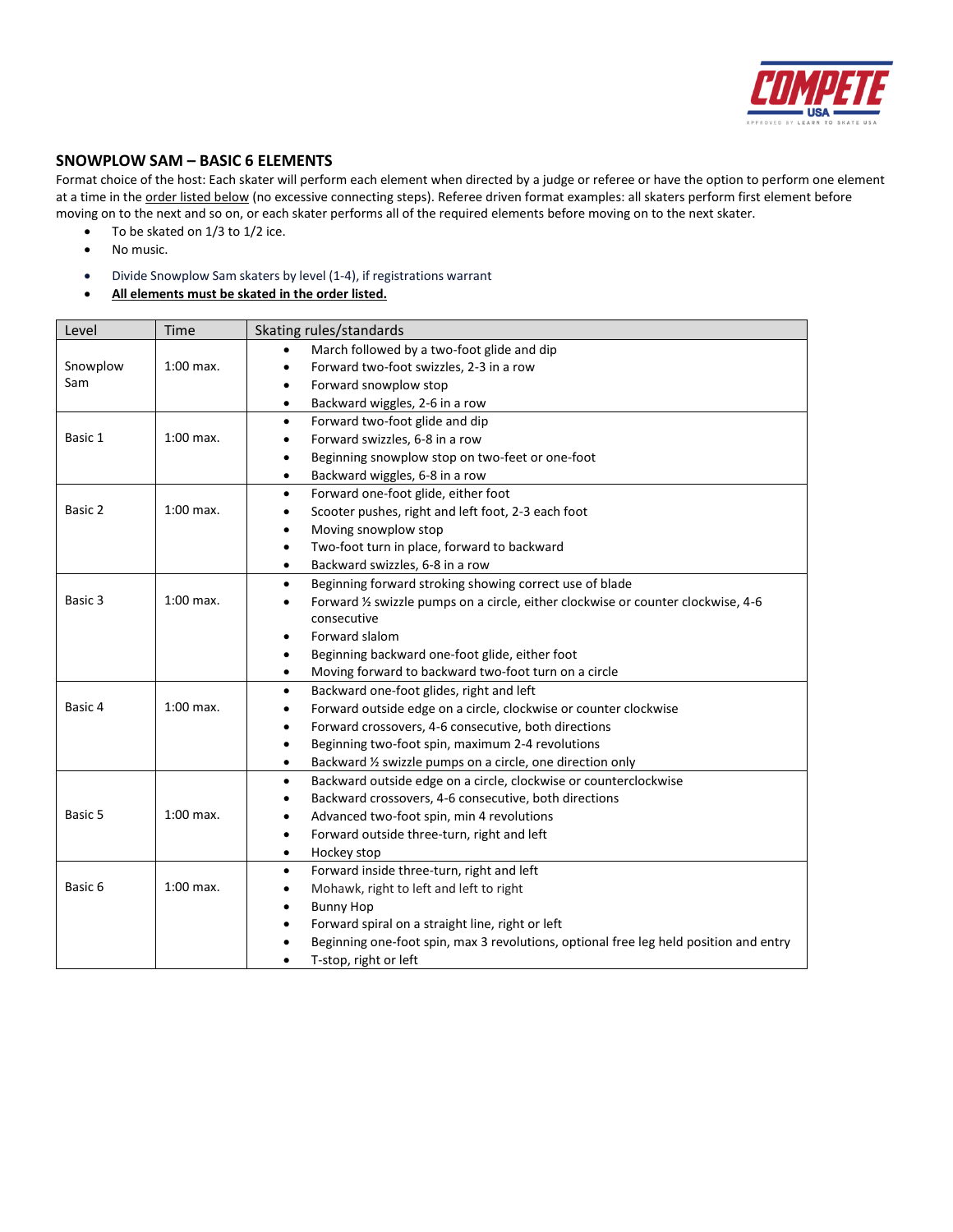

#### **SNOWPLOW SAM – BASIC 6 PROGRAM WITH MUSIC**

Format: The skating order of the required elements is optional. The elements are not restricted as to the number of times the element is executed or length of glides, number of revolutions, etc., unless otherwise specified.

- To be skated on full ice with music.
- The skater may use elements from a previous level.
- A 0.2 deduction will be taken for each element performed from a higher level. Bonus skills from the same level or below are allowed but will not be judged elements.
- Divide Snowplow Sam skaters by level (1-4), if registrations warrant

| Level    | Time        | Skating rules/standards                                                                            |
|----------|-------------|----------------------------------------------------------------------------------------------------|
|          |             | March followed by a two-foot glide and dip                                                         |
| Snowplow | $1:10$ max. | Forward two-foot swizzles, 2-3 in a row<br>$\bullet$                                               |
| Sam      |             | Forward snowplow stop<br>$\bullet$                                                                 |
|          |             | Backward wiggles, 2-6 in a row<br>$\bullet$                                                        |
|          |             | Forward two-foot glide and dip<br>$\bullet$                                                        |
| Basic 1  | $1:10$ max. | Forward two-foot swizzles, 6-8 in a row<br>$\bullet$                                               |
|          |             | Beginning snowplow stop on two-feet or one-foot<br>$\bullet$                                       |
|          |             | Backward wiggles, 6-8 in a row<br>$\bullet$                                                        |
|          |             | Forward one-foot glide, either foot<br>$\bullet$                                                   |
| Basic 2  | $1:10$ max. | Scooter pushes, right and left foot, 2-3 each foot<br>$\bullet$                                    |
|          |             | Moving snowplow stop<br>$\bullet$                                                                  |
|          |             | Two-foot turn in place, forward to backward<br>$\bullet$                                           |
|          |             | Backward swizzles, 6-8 in a row<br>$\bullet$                                                       |
|          |             | Beginning forward stroking showing correct use of blade<br>$\bullet$                               |
| Basic 3  | $1:10$ max. | Forward 1/2 swizzle pumps on a circle, either clockwise or counter clockwise, 4-6<br>$\bullet$     |
|          |             | consecutive                                                                                        |
|          |             | Forward slalom<br>$\bullet$                                                                        |
|          |             | Beginning backward one-foot glide, either foot<br>$\bullet$                                        |
|          |             | Moving forward to backward two-foot turn on a circle<br>$\bullet$                                  |
|          |             | Backward one-foot glides (no variations), right and left<br>$\bullet$                              |
| Basic 4  | $1:10$ max. | Forward outside edge on a circle, clockwise or counter clockwise<br>$\bullet$                      |
|          |             | Forward crossovers, 4-6 consecutive, both directions<br>$\bullet$                                  |
|          |             | Beginning two-foot spin, maximum 2-4 revolutions<br>$\bullet$                                      |
|          |             | Backward 1/2 swizzle pumps on a circle, one direction, 4-6 consecutive<br>$\bullet$                |
|          |             | Backward outside edge on a circle, clockwise or counterclockwise<br>$\bullet$                      |
|          | $1:10$ max. | Backward crossovers, 4-6 consecutive, both directions<br>$\bullet$                                 |
| Basic 5  |             | Advanced two-foot spin, min 4 revolutions<br>$\bullet$                                             |
|          |             | Forward outside three-turn, right and left<br>$\bullet$                                            |
|          |             | Hockey stop<br>$\bullet$                                                                           |
|          |             | Forward inside three-turn, right and left<br>$\bullet$                                             |
| Basic 6  | $1:10$ max. | Mohawk, right to left and left to right<br>$\bullet$                                               |
|          |             | <b>Bunny Hop</b><br>$\bullet$                                                                      |
|          |             | Forward spiral on a straight line, right or left<br>$\bullet$                                      |
|          |             | Beginning one-foot spin, max 3 revolutions, optional free leg held position and entry<br>$\bullet$ |
|          |             | T-stop, right or left                                                                              |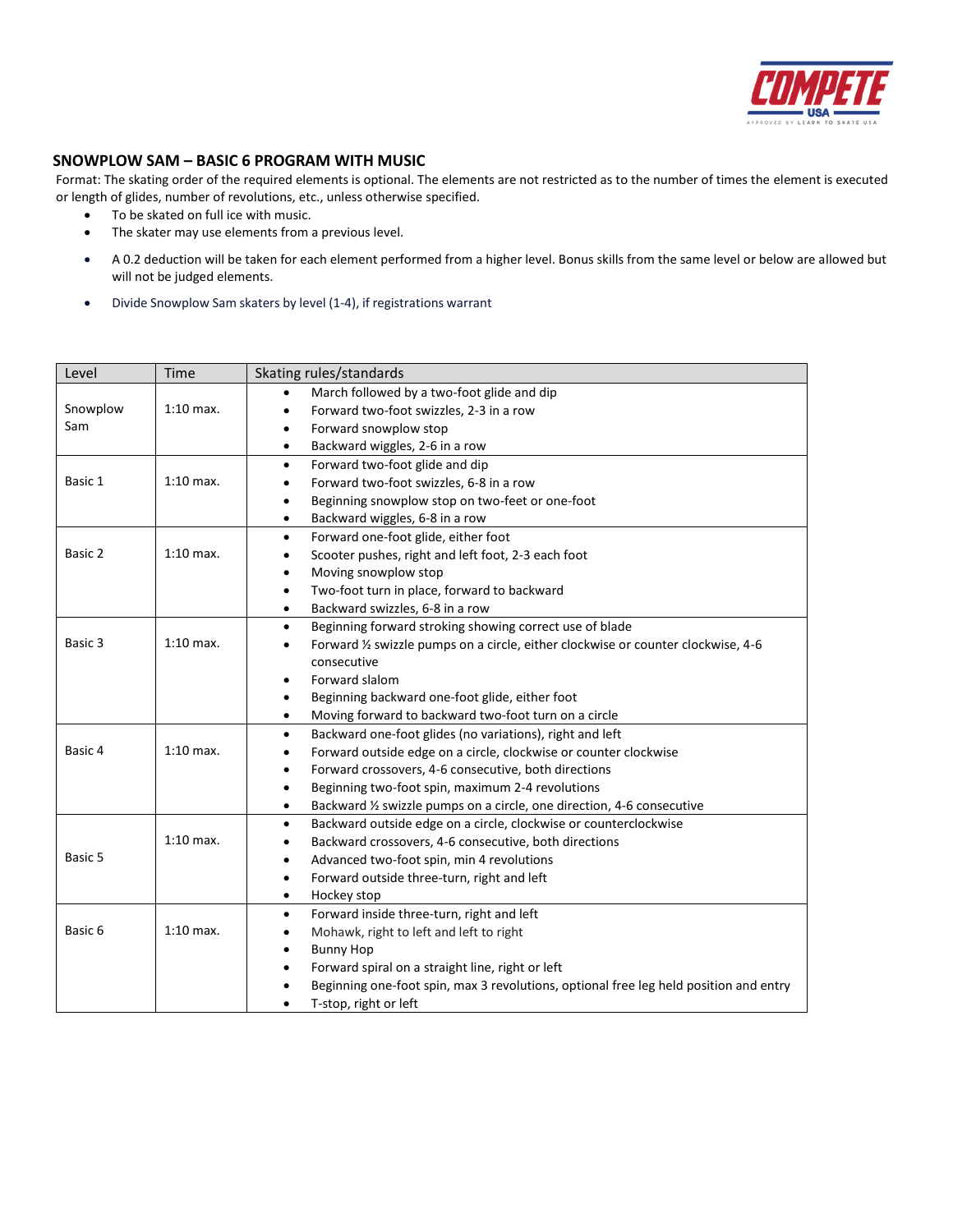

#### **PRE-FREE SKATE – FREE SKATE 6 COMPULSORY**

Format: In simple program form, using a limited number of connecting steps, the skating order of the required elements is optional.

- $\bullet$  To be skated on  $\frac{1}{2}$  ice.
- No music
- The skater must demonstrate the required elements listed.
- Bonus skills from the same level or below are allowed but will not be judged elements.
- A 0.2 deduction will be taken for each element performed from a higher level.

| Level          | Time        | Skating rules/standards                                                                                                                                                                                                                                                                                                 |
|----------------|-------------|-------------------------------------------------------------------------------------------------------------------------------------------------------------------------------------------------------------------------------------------------------------------------------------------------------------------------|
| Pre-Free Skate | $1:15$ max  | Two forward crossovers into a forward inside Mohawk, step down and<br>$\bullet$<br>cross behind, step into one backward crossover and step to a forward<br>inside edge, clockwise and counterclockwise<br>One-foot upright spin, optional entry and free-foot position, (minimum<br>٠<br>three revolutions              |
|                |             | Mazurka - right or left<br>Waltz jump<br>$\bullet$                                                                                                                                                                                                                                                                      |
| Free Skate 1   | $1:15$ max. | Forward power stroking, 4-6 consecutive strokes<br>$\bullet$<br>Backward outside three-turns, right and left<br>One-foot upright spin, entry from backward crossovers, with free foot in<br>$\bullet$<br>crossed leg position (scratch spin), minimum 4 revolutions<br>Toe loop<br>٠<br>Half flip jump                  |
| Free Skate 2   | $1:15$ max. | Alternating forward outside spiral (right and left) and forward inside spiral (right<br>$\bullet$<br>and left) on a continuous axis<br>Backward inside three-turns, right and left<br>Beginning back spin, optional entry and free-foot position, min 3<br>$\bullet$<br>revolutions<br><b>Half Lutz</b><br>Salchow jump |
| Free Skate 3   | $1:15$ max. | Alternating Mohawk/crossover sequence, right to left and left to right<br>$\bullet$<br>Waltz three-turns, 2 sets clockwise and counterclockwise<br>Advanced back spin with free foot in crossed leg position, min 3 revs<br>Loop jump<br>Waltz jump/toe loop or Salchow/toe loop jump combination                       |
| Free Skate 4   | $1:15$ max. | Forward power 3's, 2-3 consecutive sets, right or left<br>$\bullet$<br>Sit spin - minimum three revolutions<br>Half loop jump<br>$\bullet$<br>Flip jump<br>$\bullet$                                                                                                                                                    |
| Free Skate 5   | $1:15$ max. | Backward outside three-turn, Mohawk (backward power three-turn), 2-3<br>$\bullet$<br>sets both directions<br>Camel spin - minimum three revolutions<br>$\bullet$<br>Waltz jump-loop jump combination-<br>$\bullet$<br>Lutz jump<br>٠                                                                                    |
| Free Skate 6   | $1:15$ max. | Forward power pulls, right and left<br>٠<br>Camel, sit spin combination - minimum of four revolutions total<br>Waltz jump-Euler (1/2 loop)-Salchow jump sequence<br>Axel jump: minimum requirement is a clear attempt either stationary or moving                                                                       |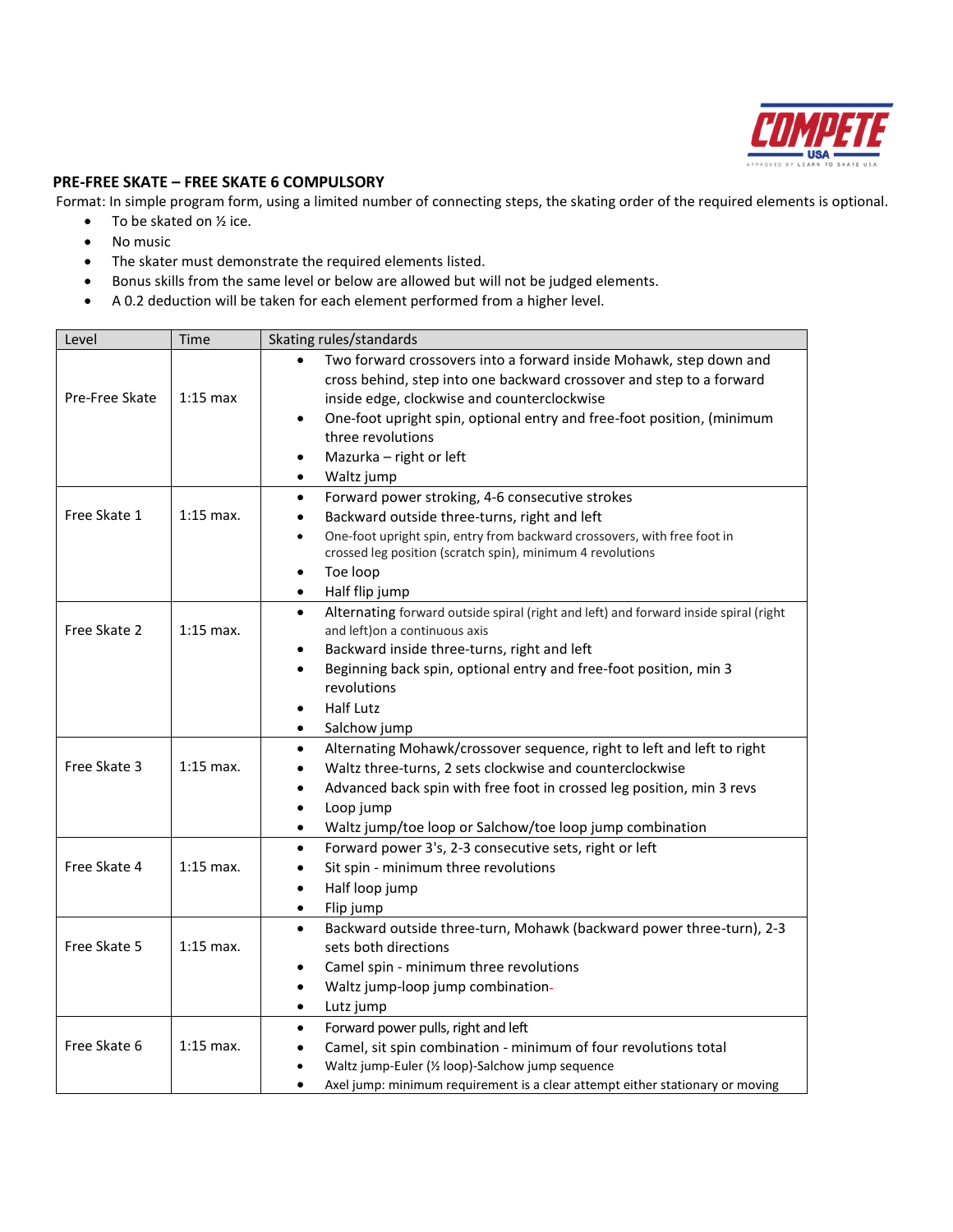

#### **PRE-FREE SKATE – FREE SKATE 6 PROGRAM WITH MUSIC**

Format: The skating order of the required elements is optional. The elements are not restricted as to the number of times an element is executed, length of glides, number of revolutions, etc., unless otherwise stated. Connecting steps and transitions should be demonstrated throughout the program.

- To be skated on full ice.
- The skater must demonstrate the required elements and may use but is not required to use any additional elements from previous levels. Bonus skills from the same level or below are allowed but will not be judged elements.
- A 0.2 deduction will be taken for each element performed from a higher level.
- Bonus skills from the same level or below are allowed but will not be judged elements

| Level          | Time        | Skating rules/standards                                                                                                                                                                                                                                                                                         |
|----------------|-------------|-----------------------------------------------------------------------------------------------------------------------------------------------------------------------------------------------------------------------------------------------------------------------------------------------------------------|
| Pre-Free Skate | $1:40$ max  | Two forward crossovers into a forward inside Mohawk, step down and cross<br>behind, step into one backward crossover and step to a forward inside edge,<br>clockwise and counterclockwise<br>One-foot upright spin, optional entry and free-foot position (minimum three<br>$\bullet$<br>revolutions<br>Mazurka |
|                |             | Waltz jump                                                                                                                                                                                                                                                                                                      |
|                |             | Not Allowed - Waltz jump-side toe hop-waltz jump                                                                                                                                                                                                                                                                |
| Free Skate 1   | $1:40$ max  | Forward power stroking, 4-6 consecutive strokes<br>$\bullet$<br>One foot upright spin, entry from backward crossovers, with free foot in<br>$\bullet$<br>crossed leg position (scratch spin) - minimum 4 revolutions<br>Toe loop jump                                                                           |
|                |             | Half flip jump<br>$\bullet$                                                                                                                                                                                                                                                                                     |
|                |             | Not Allowed - Waltz jump-toe loop jump combination<br>$\bullet$                                                                                                                                                                                                                                                 |
| Free Skate 2   | $1:40$ max. | Alternating forward outside and inside spirals on a continuous axis (2 sets)<br>$\bullet$<br>Beginning back spin, up to two revolutions<br>$\bullet$<br><b>Half Lutz</b><br>$\bullet$                                                                                                                           |
|                |             | Salchow jump<br>$\bullet$                                                                                                                                                                                                                                                                                       |
|                |             | Not Allowed - Waltz jump-toe loop or Salchow-toe loop combination<br>$\bullet$                                                                                                                                                                                                                                  |
| Free Skate 3   | $1:40$ max  | Alternating Mohawk/crossover sequence, right to left and left to right<br>$\bullet$<br>Advanced back spin with free foot in crossed leg position, min 3 revs<br>$\bullet$<br>Loop jump<br>٠                                                                                                                     |
|                |             | Waltz jump-toe loop or Salchow-toe loop jump combination<br>$\bullet$<br>Not Allowed - Waltz-loop jump combination<br>$\bullet$                                                                                                                                                                                 |
| Free Skate 4   | $1:40$ max. | Forward power 3's, 2-3 consecutive sets, right or left<br>$\bullet$<br>Sit spin - minimum three revolutions<br>$\bullet$<br>Half Loop jump<br>Flip jump<br>٠                                                                                                                                                    |
|                |             | Not Allowed - Waltz-loop or Waltz-Euler-Salchow jump combination                                                                                                                                                                                                                                                |
| Free Skate 5   | $1:40$ max. | Backward outside three-turn, Mohawk (backward power three-turn), 2-3<br>$\bullet$<br>sets both directions<br>Camel spin - minimum three revolutions<br>Waltz-loop jump combination-<br>$\bullet$<br>Lutz jump<br>$\bullet$                                                                                      |
| Free Skate 6   | $1:40$ max. | Creative step sequence using a variety of 3-turns, mohawks and toe steps, half-ice<br>$\bullet$<br>Camel-sit spin combination - minimum of four revolutions total<br>Waltz jump-Euler (1/2 loop)-Salchow jump sequence<br>Axel jump: minimum requirement is a clear attempt either stationary or moving         |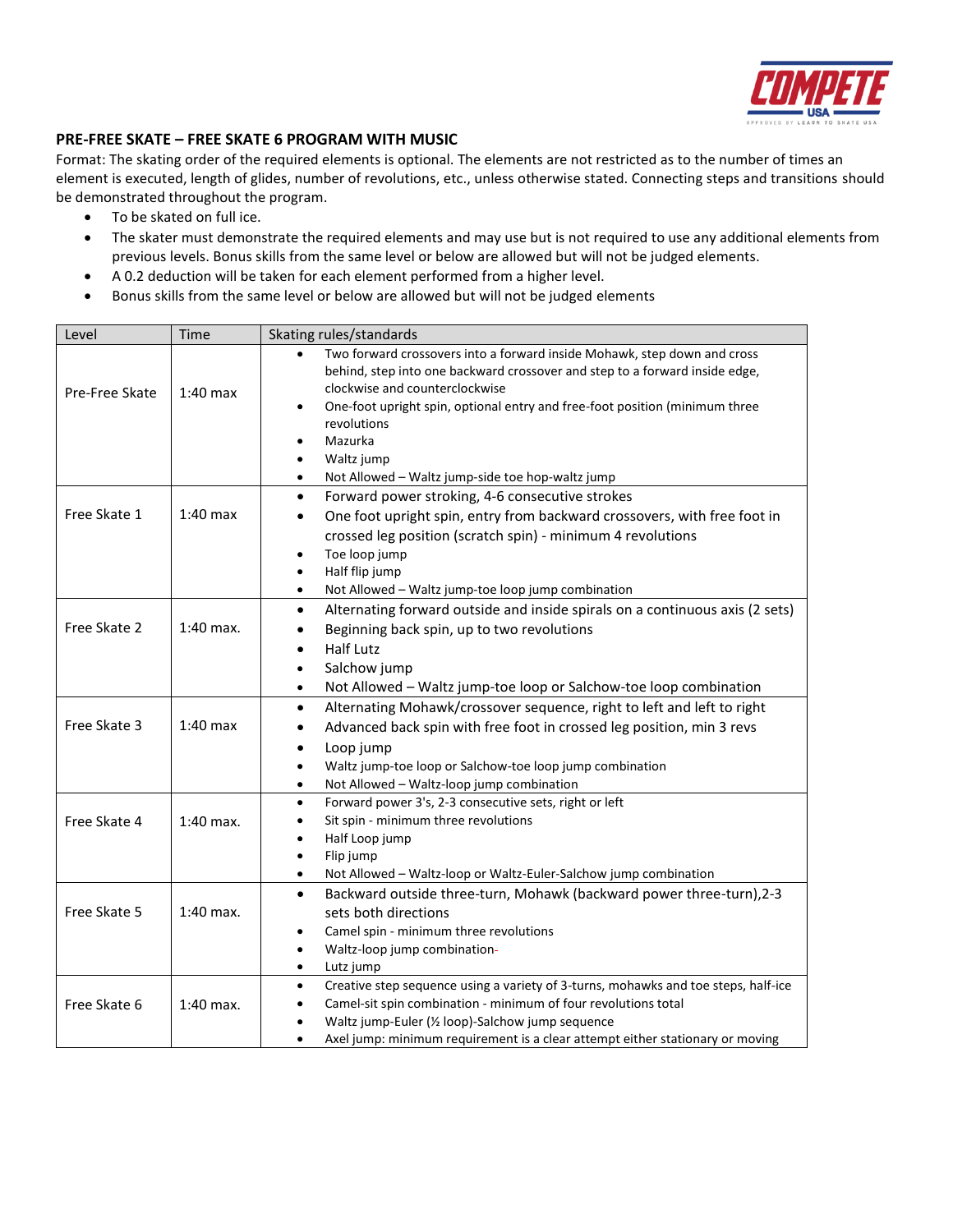

#### **WELL BALANCED LEVELS COMPULSORY**

Format: To be skated on half-ice

- No music
- Skater must demonstration the required elements listed
- A 0.2 deduction will be taken for each element performed from a higher level
- Skaters may have the option to skate one level higher in a compulsories than free skate program

| Level           | Time        | Skating rules/standards                                                                                                                                                                               |
|-----------------|-------------|-------------------------------------------------------------------------------------------------------------------------------------------------------------------------------------------------------|
| No-Test         | $1:15$ max. | Loop jump<br>Jump combination to include a toe loop (may not use a loop or Axel)<br>Upright spin with change of foot - minimum three revolutions<br>٠<br>Choreographic step sequence<br>٠             |
| Pre-Preliminary | $1:15$ max. | Lutz jump<br>٠<br>Single jump-single jump (no Axel) combination<br>Spin with one change of position and no change of foot, minimum 6<br>$\bullet$<br>revolutions total<br>Choreographic step sequence |
| Preliminary     | $1:15$ max. | Axel jump<br>٠<br>Single jump-single jump (no Axel) combination<br>Spin with one change of foot and one change of position, minimum three<br>revolutions on each foot<br>Choreographic step sequence  |

#### **EXCEL COMPULSORY**

FORMAT: In simple program form, using a limited number of connecting steps, the skating order of the required elements is optional.

- To be skated on half-ice
- No music
- The skater must demonstrate the required elements listed
- A 0.2 deduction will be taken for each element performed from a higher level
- *• Skaters may have the option to skate one level higher in compulsories than free skate program*

| <b>LEVEL</b>                            | <b>TIME</b>        | <b>SKATING RULES/STANDARDS</b>                                                                                                              |
|-----------------------------------------|--------------------|---------------------------------------------------------------------------------------------------------------------------------------------|
| <b>EXCEL</b><br><b>BEGINNER</b>         | $1:15 \text{ max}$ | Waltz Jump<br>٠<br>Salchow jump<br>One-foot upright spin, minimum 3 revolutions<br>٠<br>Choreographic step sequence                         |
| <b>EXCEL HIGH</b><br><b>BEGINNER</b>    | 1:15 max           | Loop jump<br>٠<br>Salchow-toe loop jump combination<br>Sit spin, minimum 3 revolutions<br>٠<br>Choreographic step sequence                  |
| <b>EXCEL PRE-</b><br><b>PRELIMINARY</b> | $1:15$ max         | Flip jump<br>٠<br>Loop-loop jump combination<br>Camel spin, minimum 3 revolutions<br>٠<br>Choreographic step sequence<br>٠                  |
| <b>EXCEL</b><br>PRELIMINARY             | 1:15 max           | Lutz jump<br>Flip-loop jump combination<br>Camel-sit combination spin, minimum 6 revolutions total<br>٠<br>Choreographic step sequence<br>٠ |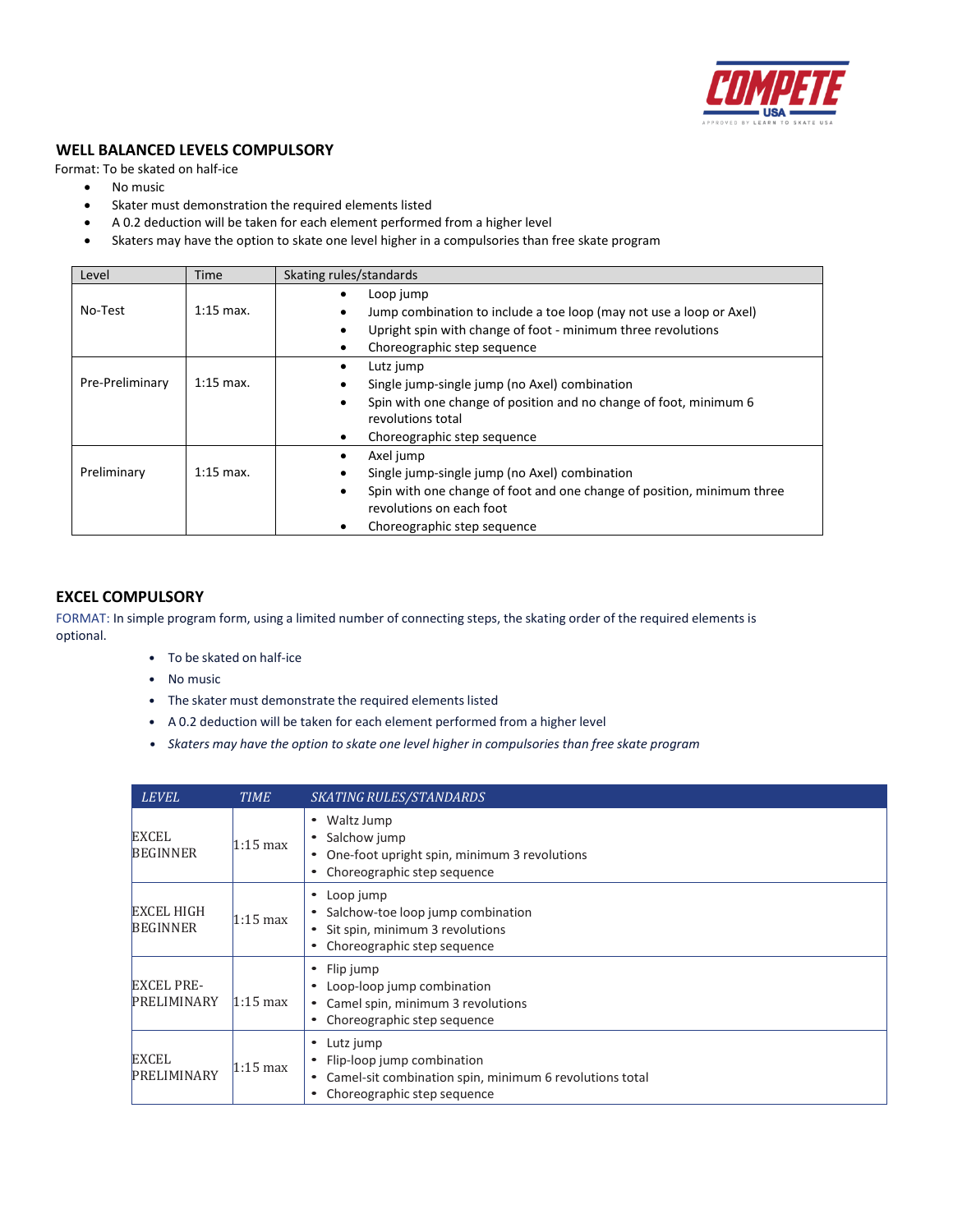

#### **WELL BALANCED FREE SKATE PROGRAM**

- Skaters may not enter both a Well Balanced Free Skate event and an Excel Free Skate event at the same competition.
- Skaters will skate to the music of their choice.
- Level will be determined by the highest free skate test passed; katers may compete at the highest level they have passed or skate up to one level higher.

| Level              | Time                        | Jumps                                                                                                                                                                                                                                                                                                                                                                                                                                                                                                                                                                                                                                                                                                                                                                                                                                                                                                                          | Spins                                                                                                                                                                                                                                                    | <b>Step Sequences</b>                                                                                                                                                                                                                                         |
|--------------------|-----------------------------|--------------------------------------------------------------------------------------------------------------------------------------------------------------------------------------------------------------------------------------------------------------------------------------------------------------------------------------------------------------------------------------------------------------------------------------------------------------------------------------------------------------------------------------------------------------------------------------------------------------------------------------------------------------------------------------------------------------------------------------------------------------------------------------------------------------------------------------------------------------------------------------------------------------------------------|----------------------------------------------------------------------------------------------------------------------------------------------------------------------------------------------------------------------------------------------------------|---------------------------------------------------------------------------------------------------------------------------------------------------------------------------------------------------------------------------------------------------------------|
|                    |                             | <b>Max 5 Jump Elements</b>                                                                                                                                                                                                                                                                                                                                                                                                                                                                                                                                                                                                                                                                                                                                                                                                                                                                                                     | Max 2 Spins                                                                                                                                                                                                                                              | Max 1 Sequence                                                                                                                                                                                                                                                |
| No-Test            | $1:40$ Max                  | All single jumps allowed except for the single Axel<br>No single Axels, double, triple or quadruple jumps<br>$\circ$<br>allowed<br>Number of single jumps (except single Axels) is<br>$\circ$<br>not limited provided the maximum number of<br>jump elements allowed is not exceeded<br>Max 2 jump combinations or jump sequences<br>٠<br>Jump combinations limited to 2 jumps except that<br>one 3-jump combination with a maximum of 3<br>single jumps is allowed<br>*Jump sequence is any listed jump immediately<br>followed by an axel-type jump (waltz jump)                                                                                                                                                                                                                                                                                                                                                             | Spins may change feet<br>and/or position<br>Spins may start with a<br>$\bullet$<br>flying entry<br>Min 3 revs.<br>$\bullet$<br>These spins must be of a<br>different character<br>(For definition see U.S. Figure<br>Skating rule 6103 (E))              | Step Sequence<br>Must use one-<br>$\circ$<br>half the ice<br>surface<br>Moves in the<br>$\circ$<br>field and spiral<br>sequences are<br>allowed but will<br>not be counted<br>as elements<br>Jumps may be<br>$\circ$<br>included in the<br>step sequence      |
|                    |                             | <b>Max 5 Jump Elements</b>                                                                                                                                                                                                                                                                                                                                                                                                                                                                                                                                                                                                                                                                                                                                                                                                                                                                                                     | Max 2 Spins                                                                                                                                                                                                                                              | Max 1 Sequence                                                                                                                                                                                                                                                |
| Pre-<br>Preliminay | 1:40 Max                    | All single jumps, including the single Axel, allowed<br>o No double, triple or quadruple jumps allowed<br>o Axel may be repeated once as a solo jump or part of<br>a jump sequence or jump combination<br>(maximum of 2 single Axels)<br>o Number of single jumps is not limited provided the<br>maximum number of jump elements allowed is<br>not exceeded<br>Max 2 jump combinations or jump sequences<br>٠<br>o Jump combinations limited to 2 jumps except that<br>one 3-jump combination with a maximum of 3<br>single jumps is allowed<br>Jump sequence is any listed jump immediately<br>followed by an axel-type jump                                                                                                                                                                                                                                                                                                  | Spins may change feet<br>$\bullet$<br>and/or position<br>Spins may start with a<br>$\bullet$<br>flying entry<br>Min 3 revs.<br>$\bullet$<br>These spins must be of a<br>different character<br>(For definition see U.S. Figure<br>Skating rule 6103 (E)) | Step Sequence<br>Must use one-<br>$\circ$<br>half the ice<br>surface<br>Moves in the<br>$\circ$<br>field and spiral<br>sequences are<br>allowed but will<br>not be counted<br>as elements<br>Jumps may be<br>$\circ$<br>included in the<br>step sequence      |
|                    |                             | <b>Max 5 Jump Elements</b>                                                                                                                                                                                                                                                                                                                                                                                                                                                                                                                                                                                                                                                                                                                                                                                                                                                                                                     | <b>Max 2 Spins</b>                                                                                                                                                                                                                                       | Max 1 Sequence                                                                                                                                                                                                                                                |
| Preliminary        | 2:00<br>$+/- 10$<br>seconds | 1 must be an Axel-type jump or a waltz jump*<br>All single jumps, including the single Axel, allowed.<br>$\bullet$<br>Only 2 different double jumps may be attempted<br>(limited to double Salchow, double toe loop and<br>double loop)<br>Double flip, double Lutz, double Axel, triple and<br>$\circ$<br>quadruple jumps not allowed<br>o An Axel plus up to two different, allowable double<br>jumps may be repeated once (but not more) as<br>solo jumps or part of a jump sequence or jump<br>combination<br>Number of single jumps is not limited provided<br>$\circ$<br>the maximum number of jump elements allowed<br>is not exceeded<br>Max 2 jump combinations or sequences<br>٠<br>Jump combinations limited to 2 jumps except that<br>one three jump combination with a maximum of 2<br>double jumps and 1 single jump is allowed<br>Jump sequence is any listed jump immediately<br>followed by an axel-type jump | Spins may change feet<br>and/or position<br>Spins may start with a<br>$\bullet$<br>flying entry<br>Min 3 revs.<br>$\bullet$<br>These spins must be of a<br>different character<br>(For definition see U.S. Figure<br>Skating rule 6103 (E))              | Step Sequence<br>٠<br>Must use one-<br>$\circ$<br>half the ice<br>surface<br>Moves in the<br>$\circ$<br>field and spiral<br>sequences are<br>allowed but will<br>not be counted<br>as elements<br>Jumps may be<br>$\circ$<br>included in the<br>step sequence |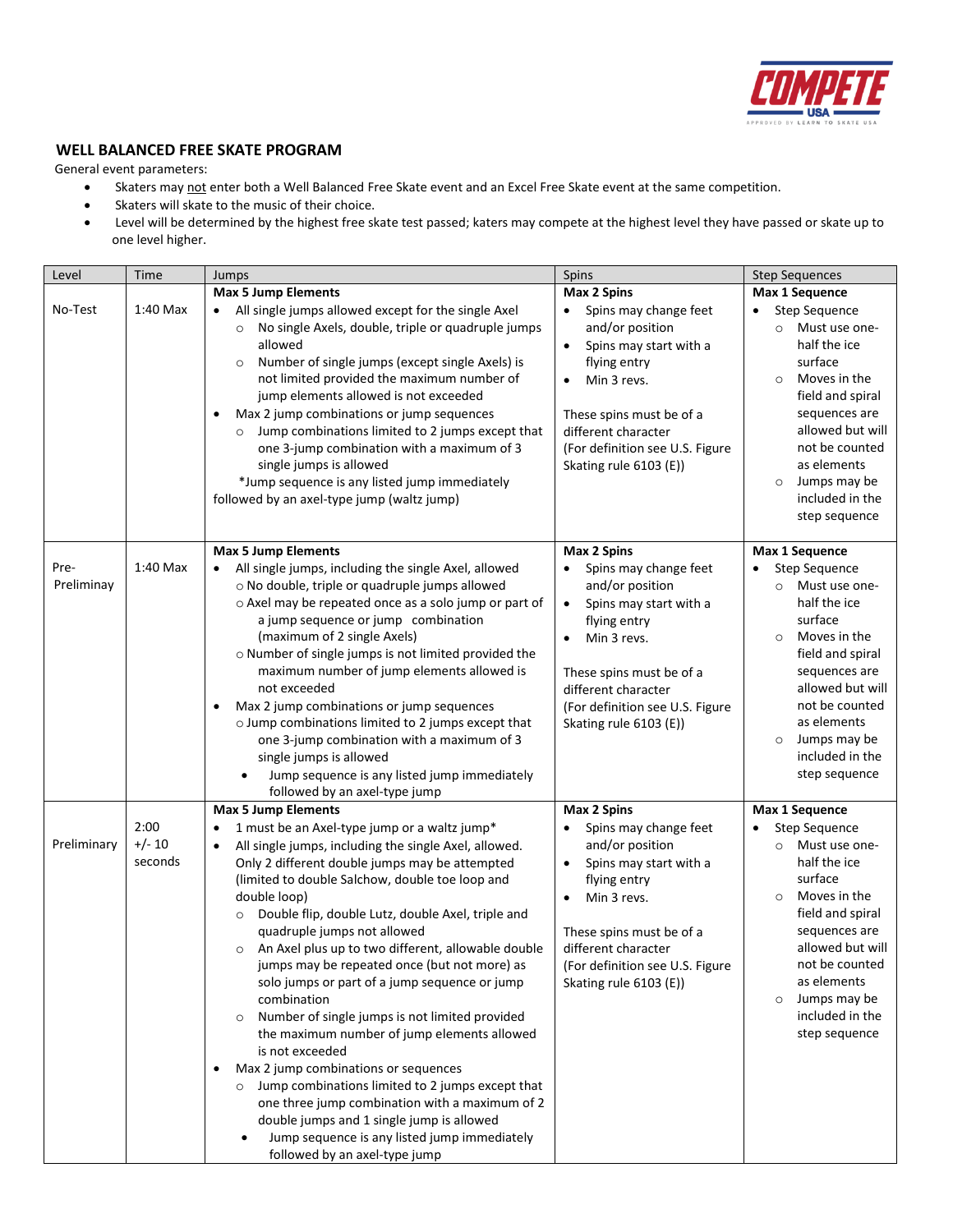

## **ADULT 1-6, Beginner-Bronze Compulsory**

- The skating order of the elements is optional.
- Element may only be attempted once
- To be skated in program format with limited connecting steps
- $\bullet$  To be skated on  $\frac{1}{2}$  ice
- A 0.2 deduction will be taken for each element MISSING, REPEATED or from a higher level

| Level           | Time       | Elements                                                                                                                                                         |
|-----------------|------------|------------------------------------------------------------------------------------------------------------------------------------------------------------------|
|                 |            | Forward Marching<br>$\bullet$                                                                                                                                    |
| Adult 1         | 1:30       | Forward two-foot glide<br>$\bullet$                                                                                                                              |
|                 | <b>MAX</b> | Forward swizzle (4-6 in a row)<br>$\bullet$                                                                                                                      |
|                 |            | Forward snowplow stop - two feet or one foot<br>$\bullet$                                                                                                        |
|                 |            | Forward skating across the width of the ice<br>$\bullet$                                                                                                         |
| Adult 2         | 1:30       | Forward one-foot glides<br>$\bullet$                                                                                                                             |
|                 | MAX        | Forward slalom<br>$\bullet$                                                                                                                                      |
|                 |            | <b>Backward skating</b>                                                                                                                                          |
|                 |            | Backward swizzles, 4-6 in a row<br>$\bullet$                                                                                                                     |
|                 |            | Forward stroking using the blade properly<br>$\bullet$                                                                                                           |
| Adult 3         | 1:30       | Forward half-swizzle pumps on the circle, 6 to 8 in a row, clockwise and counterclockwise<br>$\bullet$                                                           |
|                 | <b>MAX</b> | Forward chasses on a circle, clockwise and counterclockwise<br>$\bullet$                                                                                         |
|                 |            | Backward skating to a long two-foot glide<br>$\bullet$                                                                                                           |
|                 |            | Backward snowplow stop, Right and Left<br>$\bullet$                                                                                                              |
|                 |            | Forward outside edge on a circle, right and left<br>$\bullet$                                                                                                    |
| Adult 4         | 1:30       | Forward inside edge on a circle, right and left<br>$\bullet$                                                                                                     |
|                 | MAX        | Forward crossovers, clockwise and counterclockwise<br>$\bullet$                                                                                                  |
|                 |            | Hockey stop, both directions<br>$\bullet$                                                                                                                        |
|                 |            | Backward one-foot glides, right and left<br>$\bullet$                                                                                                            |
|                 | 1:30       | Backward outside edge on a circle, right and left<br>$\bullet$                                                                                                   |
| Adult 5         | <b>MAX</b> | Backward inside edge on a circle, right and left<br>$\bullet$<br>Backward crossovers, clockwise and counterclockwise<br>$\bullet$                                |
|                 |            | Forward outside three-turn, right and left<br>$\bullet$                                                                                                          |
|                 |            | Beginning two-foot spin (min 2 revs)<br>$\bullet$                                                                                                                |
|                 |            | Forward stroking with crossover end patterns<br>$\bullet$                                                                                                        |
| Adult 6         | 1:30       | Backward stroking with crossover end patterns<br>$\bullet$                                                                                                       |
|                 | <b>MAX</b> | Forward inside three-turn, right and left<br>$\bullet$                                                                                                           |
|                 |            | T-stop<br>$\bullet$                                                                                                                                              |
|                 |            | Lunge<br>$\bullet$                                                                                                                                               |
|                 |            | Two-foot spin into one-foot spin (min 2 revs on 1 foot)<br>$\bullet$                                                                                             |
|                 |            | Mazurka<br>$\bullet$                                                                                                                                             |
| Adult           | 1:30       | Waltz jump<br>$\bullet$                                                                                                                                          |
| <b>Beginner</b> | <b>MAX</b> | Forward beginning one-foot spin from backward crossovers (min 2 revs)<br>$\bullet$                                                                               |
|                 |            | Forward moving inside open Mohawk (right and left) – heel to instep<br>$\bullet$                                                                                 |
|                 |            | Alternating right and left forward outside and inside edges across the width of the ice (one outside<br>$\bullet$                                                |
|                 |            | edge, right and left, one inside edge, right and left)                                                                                                           |
|                 |            | Waltz Jump<br>$\bullet$                                                                                                                                          |
| Adult           | 1:30       | $\frac{1}{2}$ Flip<br>$\bullet$                                                                                                                                  |
| High            | <b>MAX</b> | Forward upright spin – minimum 3 revolutions                                                                                                                     |
| <b>Beginner</b> |            | Alternating right and left backward outside and inside edges across the width of the ice (one<br>$\bullet$                                                       |
|                 |            | outside edge, right and left, one inside edge, right and left)                                                                                                   |
|                 |            | Backward moving inside 3-turn right and left<br>٠<br>Two forward crossovers into a forward inside Mohawk, step down and cross behind, step into one<br>$\bullet$ |
| Adult Pre-      | 1:30       | backward crossover and step to a forward inside edge, clockwise and counterclockwise                                                                             |
| <b>Bronze</b>   | <b>MAX</b> | Jump combination or sequence consisting of half revolution jumps (1/2 flip, 1/2 Lutz, 1/2 loop, waltz), toe loop,                                                |
|                 |            | or Salchow - maximum of 2 jumps in combination and 3 jumps in a sequence                                                                                         |
|                 |            | Forward upright spin (Min. 3 revolutions)<br>$\bullet$                                                                                                           |
|                 |            | Forward spiral (any edge)<br>$\bullet$                                                                                                                           |
|                 |            | Single Salchow<br>$\bullet$                                                                                                                                      |
| Adult           | 1:30       | Jump combination or sequence consisting of 1/2 revolution jumps and/or full revolution jumps (no<br>$\bullet$                                                    |
| <b>Bronze</b>   | <b>MAX</b> | Lutz or Axel) - maximum 2 jumps in combination and 3 jumps in a sequence                                                                                         |
|                 |            | Solo spin with no change of foot (min. 3 revolutions)                                                                                                            |
|                 |            | Backward inside three-turn, right and left<br>$\bullet$                                                                                                          |
|                 |            | Spiral sequence (Minimum 2 spirals)- must change edge or foot                                                                                                    |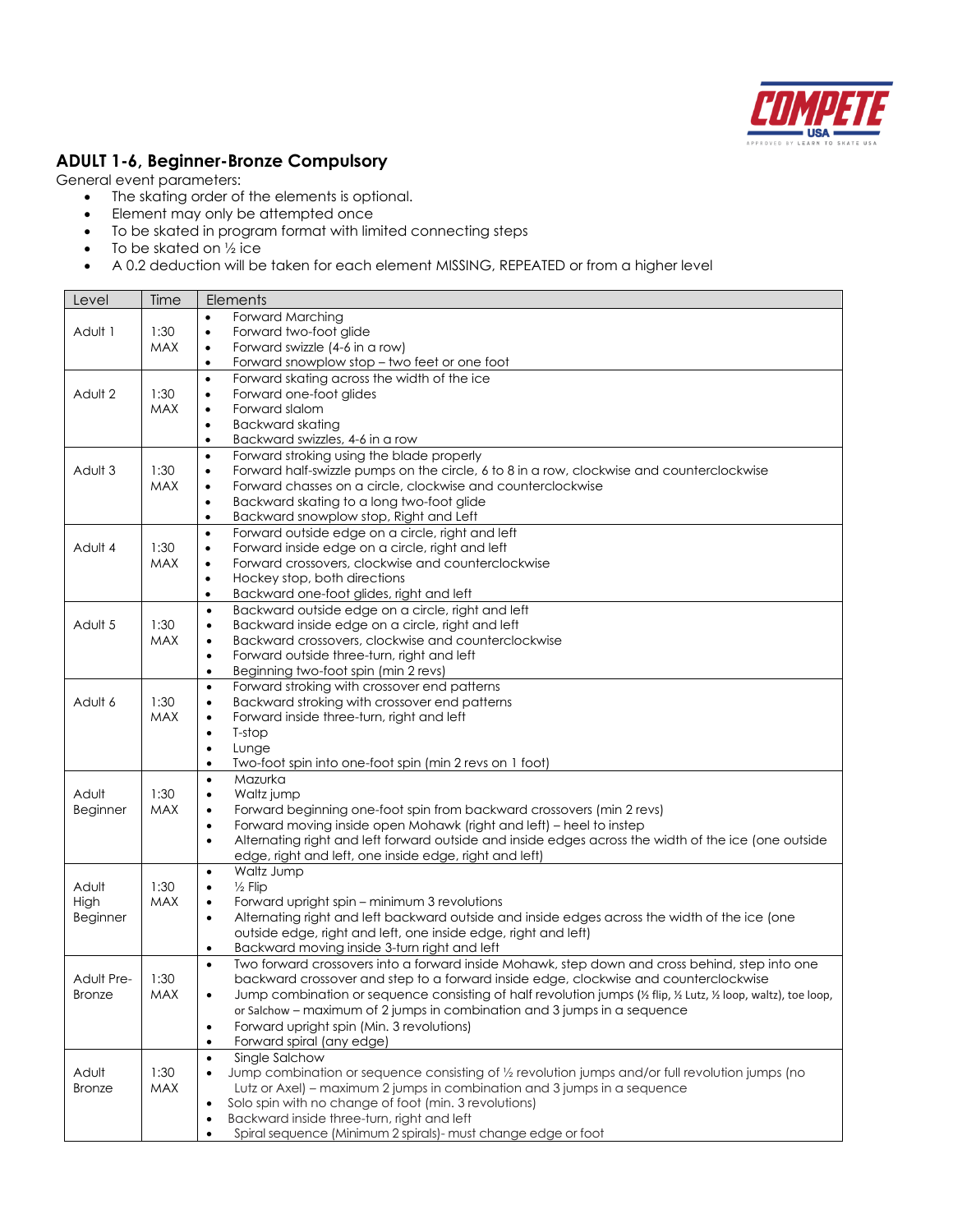

## **ADULT 1-6 PROGRAM WITH MUSIC**

- The skating order of the required elements is optional.
- The elements are not restricted to the number of times element is executed, or length of glides, number of revolutions, etc. unless otherwise stated. Connecting moves and steps should be demonstrated throughout the program.
- To be skated on full ice
- The skater must demonstrate the required elements and may use, but is not required to use, any additional elements from previous (lower) levels.
- A 0.2 deduction will be taken for each required element MISSING and for those elements performed from a higher level.

| Level   | Time       | Elements                                                                                                         |
|---------|------------|------------------------------------------------------------------------------------------------------------------|
|         |            | Forward Marching<br>$\bullet$                                                                                    |
| Adult 1 | $1:40$ MAX | Forward two-foot glide<br>$\bullet$                                                                              |
|         |            | Forward swizzle (4-6 in a row)<br>$\bullet$                                                                      |
|         |            | Forward snowplow stop - two feet or one foot<br>$\bullet$                                                        |
|         |            | Forward skating across the width of the ice<br>$\bullet$                                                         |
| Adult 2 | $1:40$ MAX | Forward one-foot glides<br>$\bullet$                                                                             |
|         |            | Forward slalom                                                                                                   |
|         |            | <b>Backward skating</b><br>$\bullet$                                                                             |
|         |            | Backward swizzles, 4-6 in a row<br>$\bullet$                                                                     |
|         |            | Forward stroking using the blade properly<br>$\bullet$                                                           |
| Adult 3 | $1:40$ MAX | Forward half-swizzle pumps on the circle, 6 to 8 in a row,<br>$\bullet$                                          |
|         |            | clockwise and counterclockwise                                                                                   |
|         |            | Backward skating to a long two-foot glide<br>$\bullet$                                                           |
|         |            | Forward chasses on a circle, clockwise and counterclockwise<br>$\bullet$                                         |
|         |            | Backward snowplow stop, Right and Left<br>$\bullet$                                                              |
| Adult 4 | $1:40$ MAX | Forward outside edge on a circle, right and left<br>$\bullet$<br>Forward inside edge on a circle, right and left |
|         |            | Forward crossovers, clockwise and counterclockwise<br>$\bullet$                                                  |
|         |            | Backward one-foot glides, right and left                                                                         |
|         |            | Hockey stop, both directions<br>$\bullet$                                                                        |
|         |            | Backward outside edge on a circle, right and left<br>$\bullet$                                                   |
| Adult 5 | $1:40$ MAX | Backward inside edge on a circle, right and left<br>$\bullet$                                                    |
|         |            | Backward crossovers, clockwise and counterclockwise<br>$\bullet$                                                 |
|         |            | Forward outside three-turn, right and left<br>$\bullet$                                                          |
|         |            | Beginning two-foot spin<br>$\bullet$                                                                             |
|         |            | Forward stroking with crossover end patterns<br>$\bullet$                                                        |
| Adult 6 | $1:40$ MAX | Backward stroking with crossover end patterns<br>$\bullet$                                                       |
|         |            | Forward inside three-turn, right and left<br>$\bullet$                                                           |
|         |            | T-stop                                                                                                           |
|         |            | Lunge                                                                                                            |
|         |            | Two-foot spin into one-foot spin (min 2 revs on 1 foot)                                                          |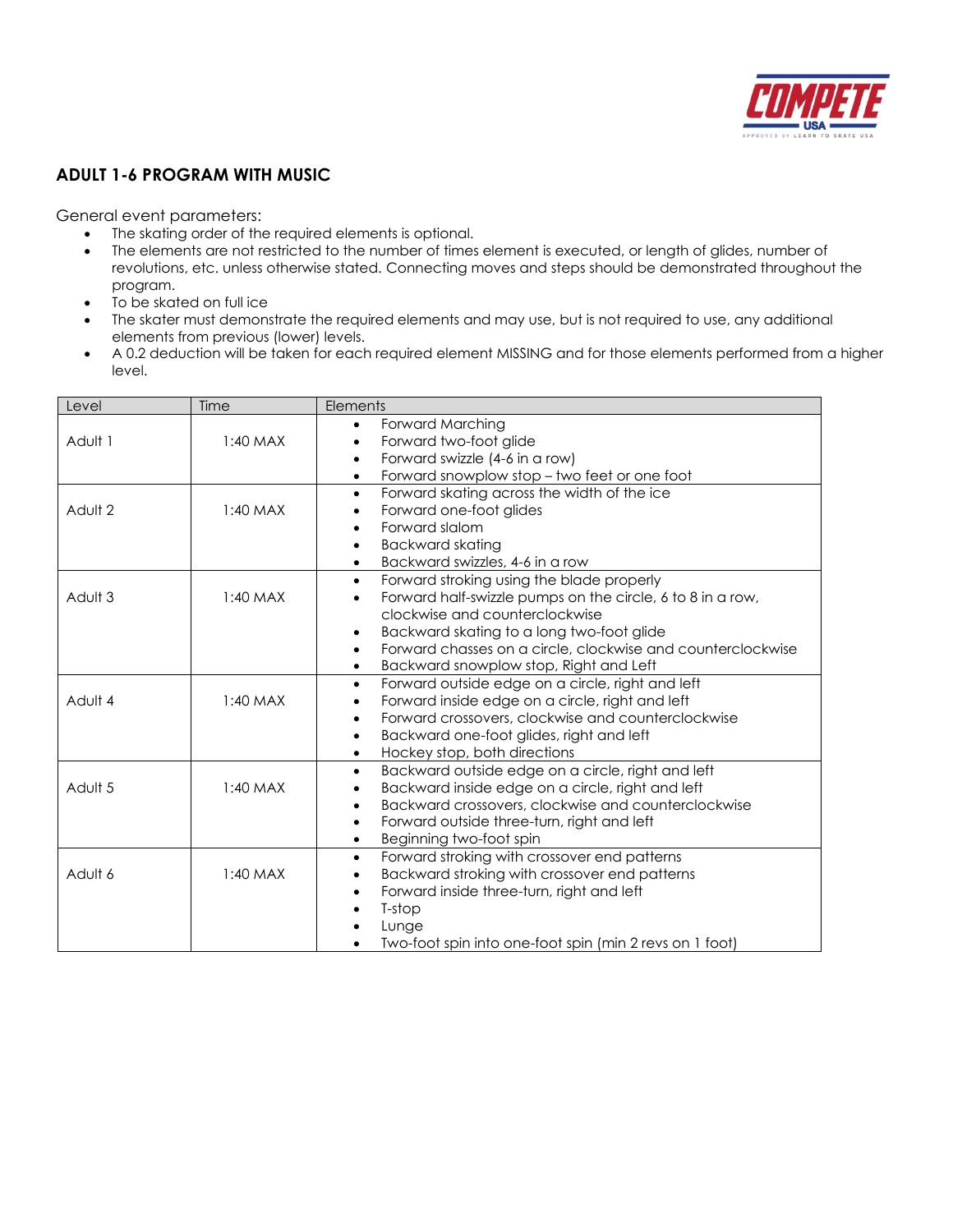

# **ADULT INTRODUCTORY – BRONZE FREE SKATE PROGRAM**

- Skaters will skate to the music of their choice and vocal music is allowed
- To be skated on full ice
- The minimum number of required spin revolutions is indicated in parentheses following the spin description. Revolutions must be in position.

| Level                                       | Jumps                                                                                                                                                                                                                                                                                                                                                                                                                                                                                                                                                                                                                     | Spins                                                                                                                                                                                                                                                                                                                                                      | <b>Step Sequences</b>                                                                                                                                                                                                                                                                                                                       | Qualifications                                                                                                                                    |
|---------------------------------------------|---------------------------------------------------------------------------------------------------------------------------------------------------------------------------------------------------------------------------------------------------------------------------------------------------------------------------------------------------------------------------------------------------------------------------------------------------------------------------------------------------------------------------------------------------------------------------------------------------------------------------|------------------------------------------------------------------------------------------------------------------------------------------------------------------------------------------------------------------------------------------------------------------------------------------------------------------------------------------------------------|---------------------------------------------------------------------------------------------------------------------------------------------------------------------------------------------------------------------------------------------------------------------------------------------------------------------------------------------|---------------------------------------------------------------------------------------------------------------------------------------------------|
| Adult Beginner<br>1:40 Maximum              | Max. 4 jump elements<br>Jumps limited to bunny hop,<br>mazurka, or ballet<br>Max 1 combination or sequence<br>$\bullet$<br>consisting of only the allowed<br>listed jumps<br>Max. 2 of any same jump<br>$\bullet$                                                                                                                                                                                                                                                                                                                                                                                                         | Max. 2 spins<br>Two forward<br>$\bullet$<br>upright spins,<br>no change of<br>foot, no flying<br>entry (Min. 3<br>revolutions)                                                                                                                                                                                                                             | Connecting moves<br>and steps should<br>be demonstrated<br>throughout the<br>program                                                                                                                                                                                                                                                        | Skaters may not<br>have passed any<br>U.S. Figure Skating<br>Free Skate tests                                                                     |
| Adult High<br>Beginner<br>1:40 Maximum      | Max 4 jump elements:<br>Jumps limited to bunny hop,<br>mazurka, ballet, stag, split, waltz,<br>$\frac{1}{2}$ flip<br>Max 1 combination or sequence<br>$\bullet$<br>consisting of only the allowed<br>listed jumps<br>Max. 2 of any same type jump.                                                                                                                                                                                                                                                                                                                                                                        | Max 2 spins:<br>Two upright<br>$\bullet$<br>spins, change<br>of foot<br>optional, no<br>flying entry<br>(Min. 3)<br>revolutions)                                                                                                                                                                                                                           | Connecting moves<br>and steps should<br>be demonstrated<br>throughout the<br>program                                                                                                                                                                                                                                                        | Skaters may not<br>have passed any<br>U.S. Figure Skating<br>Free Skate tests                                                                     |
| Adult Pre-<br><b>Bronze</b><br>1:40 Maximum | Max 4 Jump Elements:<br>Jump combinations and<br>$\bullet$<br>sequences are optional, but no<br>more than 2 combinations or<br>sequences may be included<br>1 jump combination/sequence<br>$\bullet$<br>may consist of three jumps, and<br>the other may have only two<br>jumps.<br>Each jump may be repeated<br>$\bullet$<br>only once and only as part of a<br>combination or sequence<br>(maximum of 2 of any jump)<br>Only single and half-revolution<br>$\bullet$<br>jumps are allowed (1/2 flip and 1/2 Lutz<br>are permitted)<br>No single Lutz, single Axel, double<br>$\bullet$<br>or triple jumps are permitted | Max 2 Spins:<br>Max level 1<br>$\bullet$<br>Spins must be<br>$\bullet$<br>of different<br>character (for<br>def. see USFS<br>rule 4103 E)<br>Min 3 revs<br>Spins with a<br>flying entry<br>are not<br>permitted<br>A 2-foot spin is<br>permitted as<br>one of the<br>spins at this<br>level and is of<br>a different<br>character<br>than a 1-foot<br>spin | Connecting steps<br>throughout the<br>program are<br>required                                                                                                                                                                                                                                                                               | Skaters may not<br>have passed tests<br>higher than U.S.<br>Figure Skating<br>Adult Pre-Bronze<br>Free Skate or Pre-<br>Preliminary Free<br>Skate |
| Adult Bronze<br>1:50 maximum                | Max 4 Jump Elements:<br>Max 2 combinations or<br>$\bullet$<br>sequences;<br>1 combination/sequence may<br>٠<br>consist of three jumps, and the<br>other may have only two jumps<br>Each jump may be repeated<br>$\bullet$<br>only once, and only as part of a<br>combination or sequence<br>(maximum of 2 of any jump)<br>All single jumps are permitted<br>$\bullet$<br>(except single Axel)<br>No single Axel, double or triple<br>$\bullet$<br>jumps are permitted                                                                                                                                                     | Max 2 Spins:<br>• Spins must be of<br>different character<br>(for definition, see<br>U.S. Figure Skating<br>rule 4103 (E))<br>• Min 3 revs total if no<br>change of foot<br>• Min 3 revs each foot<br>if change of foot<br>• Min 2 revs in each<br>position<br>• No flying spins are<br>permitted                                                          | Max 1 Sequence:<br>*1 choreographic<br>step sequence, fully<br>utilizing atleast 1/2 of<br>the ice surface<br>(may include<br>moves in the field<br>and spirals)<br>*Additional moves in<br>the field, spiral and<br>step sequences will<br>not be counted as<br>elements but will be<br>counted as transi-<br>tions and marked as<br>such. | Skaters may not<br>have passed tests<br>higher than U.S.<br>Figure Skating<br>Adult Bronze Free<br>Skate or<br>Preliminary Free<br>Skate          |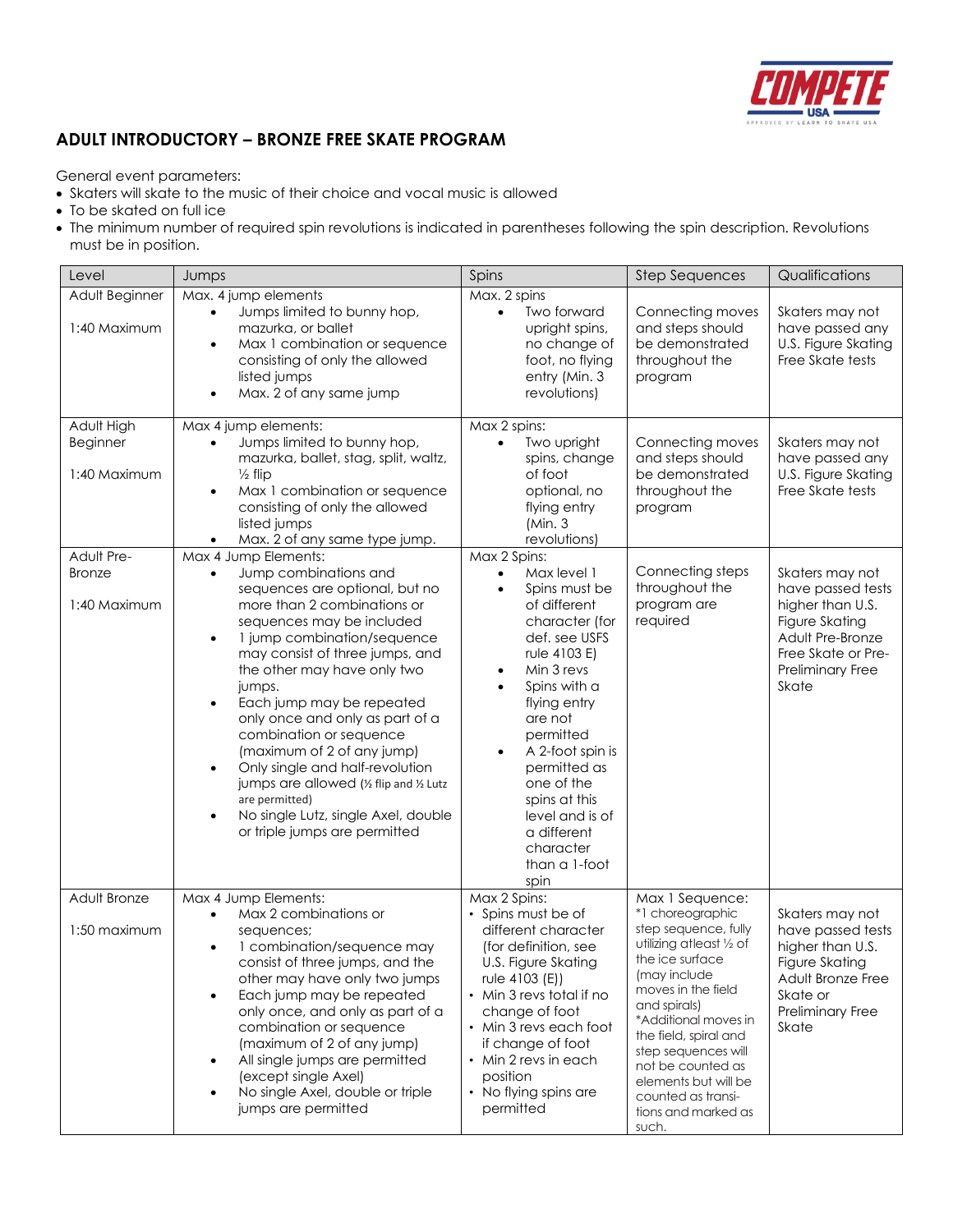

### **SOLO PATTERN DANCE**

General event parameters:

- Levels are based upon the skaters' highest pattern dance test passed.
- A solo pattern dance competition event will consist of the skater performing two solo pattern dances.
- The patterns to be skated depend upon which quarter of the year the competition is held. The skater will perform the two pattern dances listed for his/her level, based upon the date of the competition. If the competition falls over two quarters (for example, June 30<sup>th</sup> – July 2<sup>nd</sup>), the dance will be selected based on the start date of the competition listed in the announcement (in this example, the 2<sup>nd</sup> quarter).
- Skaters will complete both of the dances at each level. Dances will be scheduled at the discretion of the Chief Referee for each competition and may be competed consecutively or with a break in-between pattern dances groupings.

| Level       | January $1^{st}$ – | April $1st$ –       | July $1^{st}$ –            | October $1st$ –           |  |  |
|-------------|--------------------|---------------------|----------------------------|---------------------------|--|--|
|             | March 31st         | June 30th           | September 30 <sup>th</sup> | December 31 <sup>st</sup> |  |  |
| Preliminary | Dutch Waltz        | <b>Rhythm Blues</b> | Canasta Tango              | 1. Rhythm Blues           |  |  |
|             | Canasta            | Dutch Waltz         | <b>Rhythm Blues</b>        | 2. Dutch Waltz            |  |  |
|             | Tango              |                     |                            |                           |  |  |
| Pre-Bronze  | <b>Swing Dance</b> | Fiesta Tango        | Cha-Cha                    | <b>Swing Dance</b>        |  |  |
|             | Cha-Cha            | <b>Swing Dance</b>  | Fiesta Tango               | Cha-Cha                   |  |  |

#### *ADULT PRELIMINARY*

*Qualifications:* No higher than one pre-bronze dance test (partnered, solo, standard, adult/adult 21+ or adult 50+/masters)

SELECTED DANCES FOR THE SEASON (NUMBER OF SEQUENCES TO BE DANCED IN PARENTHESES)

Dutch Waltz (2)

Canasta Tango (2)

#### *ADULT PRE-BRONZE*

*Qualifications:* The complete preliminary dance test and no higher than one bronze dance test (partnered, solo, standard, adult/adult 21+ or adult 50+/masters)

SELECTED DANCES FOR THE SEASON (NUMBER OF SEQUENCES TO BE DANCED IN PARENTHESES)

Rhythm Blues (2)

Swing Dance (2)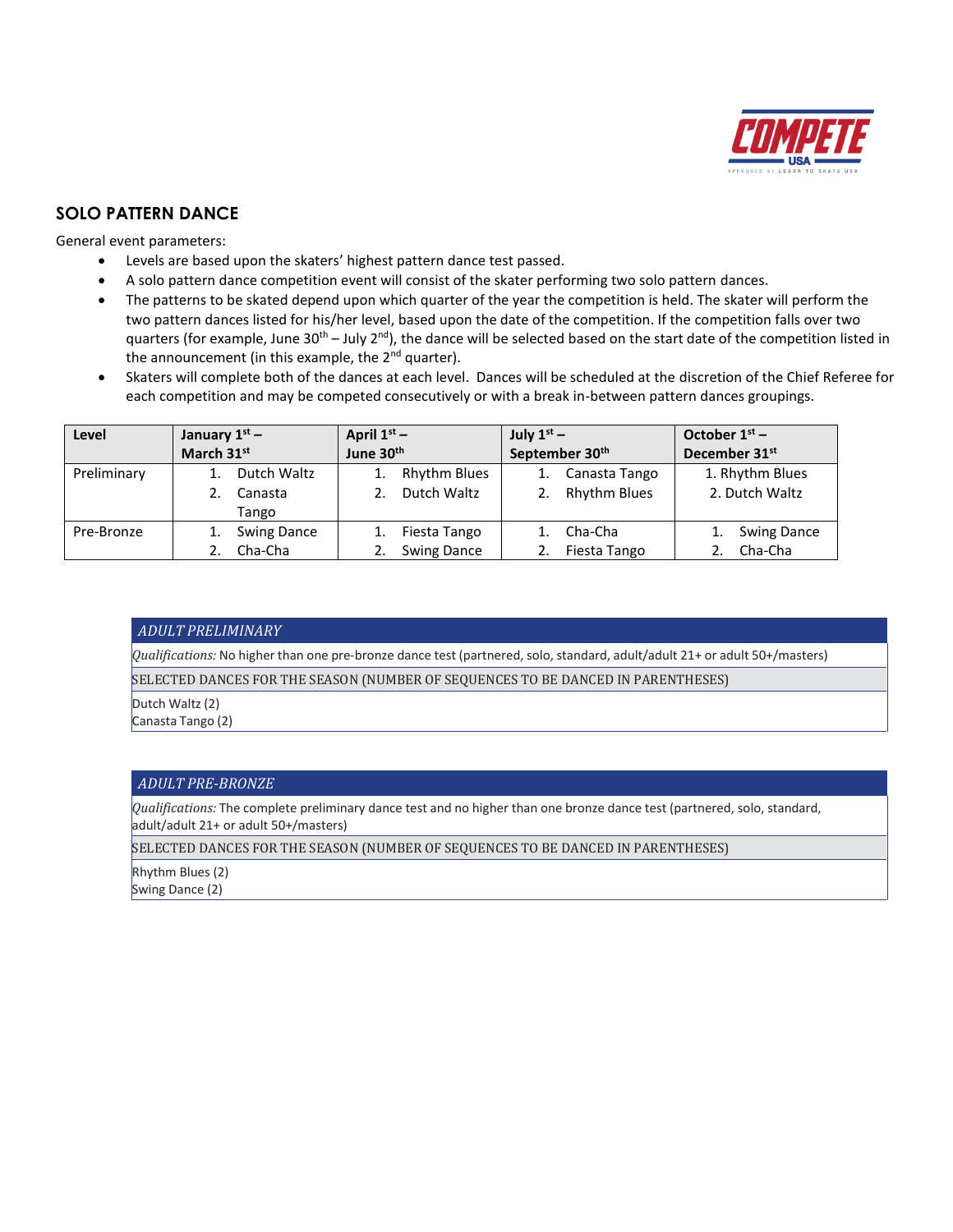# **Aspire Synchro**

The Compete USA competition program is for Learn to Skate USA-level skaters who are interested in a first competitionexperience while taking the Synchro 1-4 badges to the next level.

In order to safely practice and compete, it is strongly recommended that skaters have mastered the elements of the Learn toSkate USA level in which they are skating.

|                                                                                                                                                                                                                  | SNOWPLOW SAM SYNCHRO - 2:10 MAX                                                                                                                                                                                                                                                         |                                                                                                 |                                                                                                                                                                                                                        |                                                                                       |                                                                                                                                                                                 |                                            |                                                                                                                                                                           |                                                                                                                                                            |                                                                                                                                                                                                                                            |     |                                                                                       |                                                                                                                                                                                                                                                                                                                                                                                         |  |
|------------------------------------------------------------------------------------------------------------------------------------------------------------------------------------------------------------------|-----------------------------------------------------------------------------------------------------------------------------------------------------------------------------------------------------------------------------------------------------------------------------------------|-------------------------------------------------------------------------------------------------|------------------------------------------------------------------------------------------------------------------------------------------------------------------------------------------------------------------------|---------------------------------------------------------------------------------------|---------------------------------------------------------------------------------------------------------------------------------------------------------------------------------|--------------------------------------------|---------------------------------------------------------------------------------------------------------------------------------------------------------------------------|------------------------------------------------------------------------------------------------------------------------------------------------------------|--------------------------------------------------------------------------------------------------------------------------------------------------------------------------------------------------------------------------------------------|-----|---------------------------------------------------------------------------------------|-----------------------------------------------------------------------------------------------------------------------------------------------------------------------------------------------------------------------------------------------------------------------------------------------------------------------------------------------------------------------------------------|--|
| 5 Elements<br>Number of<br><b>Required Holds:</b><br><b>None</b><br>Any type of<br>holds<br>permitted<br>5-20 skaters<br>13 years of age<br>and younger                                                          | One Circle Element<br>Forward and backward<br>skating permitted<br>Must contain a forward<br>glide on an inside or<br>outside edge on one or<br>two feet<br>Travel, change of<br>configuration, and changeof<br>direction not permitted                                                 |                                                                                                 | One Line<br>Element<br>Must cover at<br>least 1/2 ice<br>Forward skating<br>only<br>Pivoting and<br>change of<br>configuration<br>not permitted                                                                        |                                                                                       | One Block<br>Element<br>Must cover at<br>least % ice<br>Forward<br>skating only<br>Pivoting and<br>change of<br>configuration<br>not permitted                                  |                                            | One Wheel<br>Element<br>Forward<br>skating only<br>of<br>configuration,<br>and change of<br>direction not<br>permitted                                                    | Travel, change                                                                                                                                             | <b>One</b><br>Intersection<br>Element<br>Must be two<br>lines facing<br>each other<br>One or two<br>foot glide(s)<br>only through<br>the point of<br>intersection                                                                          |     | presented.<br>not permitted                                                           | Additional Items for<br>Snowplow Sam Synchro<br>Additional well-balanced SYS<br>elements permitted. Judges<br>will evaluate first element type<br>Elements higher than Basic 6<br>Some common elements<br>above Basic 6 are: mohawk,<br>mazurka, half flip, waltz jump                                                                                                                  |  |
|                                                                                                                                                                                                                  | ASPIRE BEGINNER - 2:10 MAX                                                                                                                                                                                                                                                              |                                                                                                 |                                                                                                                                                                                                                        |                                                                                       |                                                                                                                                                                                 |                                            |                                                                                                                                                                           |                                                                                                                                                            |                                                                                                                                                                                                                                            |     |                                                                                       |                                                                                                                                                                                                                                                                                                                                                                                         |  |
| 5 Elements<br>Number of<br><b>Required Holds:</b><br><b>None</b><br>Any type of holds<br>permitted<br>5-20 skaters<br>16 years of age<br>and younger                                                             | One Circle Element<br>Forward and backward<br>skating permitted<br>Must contain a forward<br>glide on an inside or<br>outside edge on one foot<br>Travel, change of<br>configuration, and<br>change of direction not<br>permitted                                                       |                                                                                                 | One Line Element<br>Must cover at<br>least 1/2 ice<br>Forward and<br>backward skating<br>permitted<br>Pivoting and<br>change of<br>configuration not<br>permitted                                                      |                                                                                       | One Block<br>Element<br>Must cover at least<br>$\frac{1}{2}$ ice<br>Forward and<br>backward skating<br>permitted<br>Pivoting and<br>change of<br>configuration not<br>permitted |                                            | of                                                                                                                                                                        | One Wheel<br>Element<br>Forward and<br>backward<br>skating<br>permitted<br>Travel, change<br>configuration,<br>and change of<br>direction not<br>permitted | One.<br>Intersection<br>Element<br>Must be two<br>lines facing<br>each other<br>One or<br>two foot<br>glide(s) only<br>through<br>the point of<br>intersection                                                                             |     | not permitted                                                                         | Additional Items for<br>Aspire Beginner<br>Additional well-balanced<br>SYS elements permitted.<br>Judges will evaluate first<br>element type presented.<br>Elements higher than Basic 6<br>Some common elements<br>above Basic 6 are: mohawk,<br>mazurka, half flip, waltz jump                                                                                                         |  |
|                                                                                                                                                                                                                  | ASPIRE PRE-PRELIMINARY - 2:10 MAX                                                                                                                                                                                                                                                       |                                                                                                 |                                                                                                                                                                                                                        |                                                                                       |                                                                                                                                                                                 |                                            |                                                                                                                                                                           |                                                                                                                                                            |                                                                                                                                                                                                                                            |     |                                                                                       |                                                                                                                                                                                                                                                                                                                                                                                         |  |
| 5 Elements<br>Number of Re-<br>quired Holds: 2<br>different holds<br>shown by the<br>whole team for<br>any length of<br>time<br>Any type of holds<br>permitted<br>5-20 skaters<br>17 years of age<br>and younger | One Circle Element<br>Forward and back-<br>ward skating per-<br>mitted<br>Must contain a<br>backward glide on an<br>inside or outsideedge<br>on one foot<br>May contain one<br>feature<br>Choice of:<br>• Change of<br>direction<br>• Change of<br>configuration<br>Travel<br>$\bullet$ | One Line<br>Element<br>Forward and<br>ice<br>feature<br>Choice of:<br>Pivoting not<br>permitted | backward skat-<br>ing permitted<br>Must cover full<br>May contain one<br>• Change of<br>direction<br>• Change of<br>configuration                                                                                      | One Block<br>Element<br>Forward and<br>ing permitted<br>ice<br>features<br>Choice of: | backward skat-<br>Must cover full<br>May contain two<br>• Pivoting<br>• Change of<br>configuration                                                                              | ment<br>feature                            | One Wheel Ele-<br>Forward and<br>backward skat-<br>ing permitted<br>May contain one<br>Choice of:<br>• Change of<br>direction<br>• Change of<br>configuration<br>• Travel |                                                                                                                                                            | One Intersec-<br>tion Element<br>Must be two<br>lines facing<br>each other<br>Forward skat- ing<br>through thepoint<br>of inter-section.<br>Choice of:<br>• Upright two<br>foot glide<br>• Upright one<br>foot glide<br>• Forward<br>lunge |     | Pre-Preliminary<br>presented.<br>Skate 2 are:<br>• Waltz three-turns<br>over sequence | Additional Items for Aspire<br>Additional well-balanced SYS<br>elements permitted. Judges will<br>evaluate first element type<br>Elements higher than Free<br>Skate 2 not permitted<br>Common elements above Free<br>• Alternating backward cross-<br>overs to back outside edges<br>• Alternating mohawk/cross-<br>• Forward power three-turns<br>Split, stag, falling leaf permitted. |  |
|                                                                                                                                                                                                                  | ASPIRE PRELIMINARY - 2:10 MAX                                                                                                                                                                                                                                                           |                                                                                                 |                                                                                                                                                                                                                        |                                                                                       |                                                                                                                                                                                 |                                            |                                                                                                                                                                           |                                                                                                                                                            |                                                                                                                                                                                                                                            |     |                                                                                       |                                                                                                                                                                                                                                                                                                                                                                                         |  |
| 5 Elements<br>Number of Required<br>Holds: 2 different holds<br>shown by the whole<br>team for any length of<br>Any type of holds<br>permitted<br>5-20 skaters<br>17 years of age and<br>younger                 | One Circle Element<br>Forward and backward<br>skating permitted<br>Must contain one<br>feature<br>Choice of:<br>• Change of direction<br>Change of<br>configuration<br>• Travel                                                                                                         |                                                                                                 | One Line Element<br>Must include forward<br>and backward skating<br>Must cover full ice<br>Must contain one<br>feature<br>Choice of:<br>• Change of direction<br>Change of<br>$\bullet$<br>configuration<br>• Pivoting |                                                                                       | One Block Element<br>Forward and<br>backward skating<br>permitted<br>Must cover full ice<br>Must contain one<br>feature<br>Choice of:                                           | • Change of<br>configuration<br>• Pivoting |                                                                                                                                                                           | Element<br>Backward<br>feature<br>Choice of:                                                                                                               | One Wheel<br>skating only<br>Must contain one<br>• Change of<br>direction<br>Change of<br>configuration<br>• Travel                                                                                                                        | One | Intersection<br>Element                                                               | Additional<br>Items for<br>Aspire<br>Preliminary<br>Additional<br>well-balanced<br>SYS elements<br>permitted.<br>Judges will<br>evaluate first<br>element type<br>presented.                                                                                                                                                                                                            |  |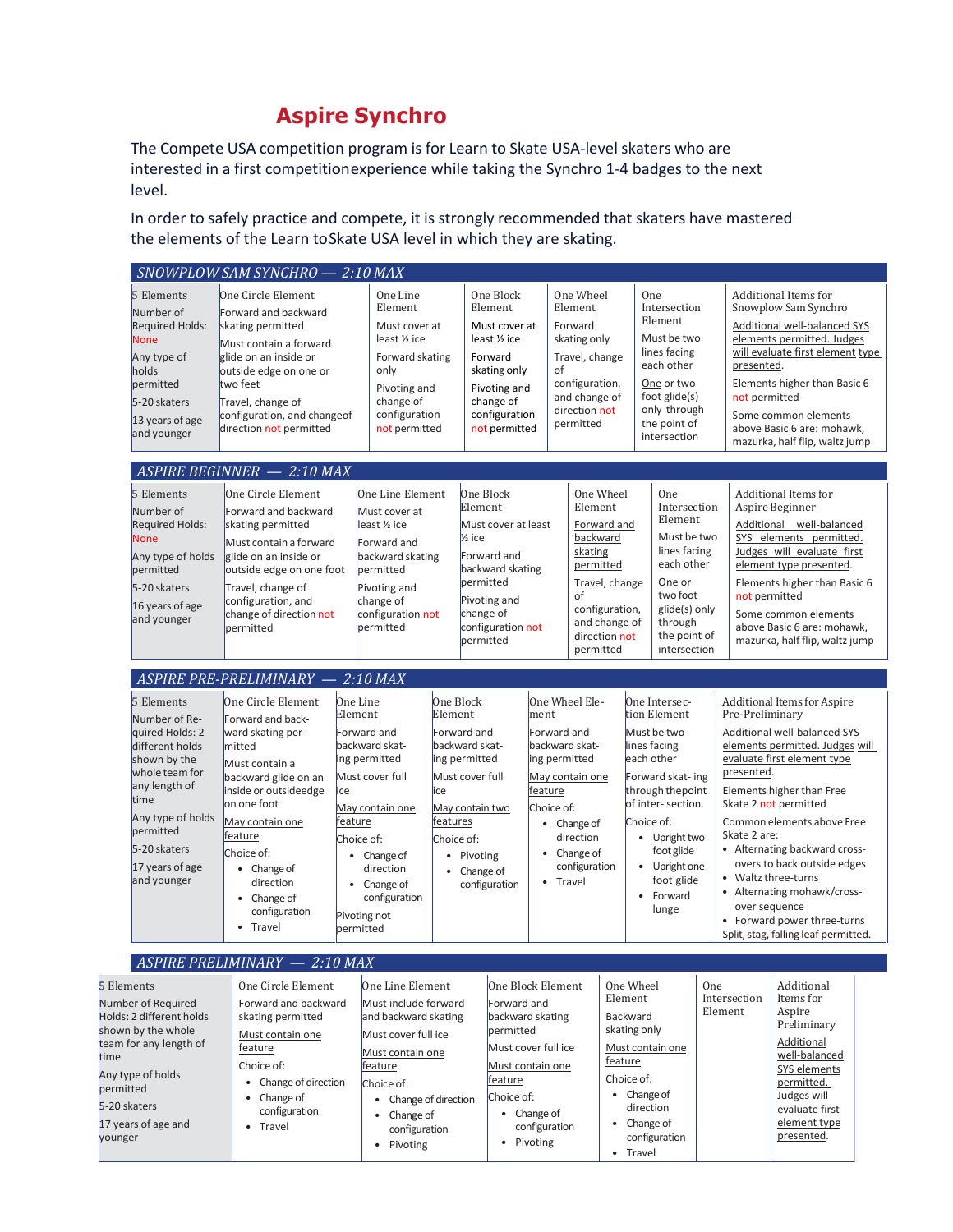# **EXCEL PROGRAM (2021-2022 Program Requirements)**



| <b>Excel Beginner</b><br><b>Free Skate</b><br>1:40 Max<br>Must not have passed<br>higher than Learn to Skate<br><b>USA Free Skate 2</b>                                                                                            | <b>Maximum 4 jump elements:</b><br>* Jumps with no more than one-half<br>rotation (front to back or back to front)<br>* Single rotation jumps: Salchow, toe loop<br>only<br>* Half Loops/Eulers are not allowed.<br>* Maximum 2 jump combinations or<br>sequences. *Permitted combinations: waltz<br>jump/toe loop and/or salchow/toe loops o<br>Permitted jump sequence: waltz jump/waltz<br>jump with no turns or hops in between*<br>Maximum 2 of any same jump                                                                        | Maximum 2 spins:<br>* Two upright spins<br>* No change of foot<br>* No flying entry<br>* Minimum 3 revolutions                                                                                                                                                                          | <b>Maximum 1 Sequence:</b><br>* Choreographic Step<br>Sequence* (ChSt)<br>*Must use one-half of the ice<br>surface<br>*Moves in the field and spiral<br>sequences are allowed but will<br>not be counted as elements<br>*Jumps may be included in the<br>step sequence |
|------------------------------------------------------------------------------------------------------------------------------------------------------------------------------------------------------------------------------------|-------------------------------------------------------------------------------------------------------------------------------------------------------------------------------------------------------------------------------------------------------------------------------------------------------------------------------------------------------------------------------------------------------------------------------------------------------------------------------------------------------------------------------------------|-----------------------------------------------------------------------------------------------------------------------------------------------------------------------------------------------------------------------------------------------------------------------------------------|------------------------------------------------------------------------------------------------------------------------------------------------------------------------------------------------------------------------------------------------------------------------|
| <b>Excel High</b><br><b>Beginner Free</b><br><b>Skate</b><br>1:40 Max<br>Must not have passed<br>higher than Learn to Skate<br><b>USA Free Skate 4</b>                                                                             | <b>Maximum 5 jump elements:</b><br>* Jumps with no more than one-half<br>rotation (front to back or back to front)<br>* Single rotation jumps: toe loop, Salchow,<br>half-loop, loop<br>* Flip, Lutz, & Axel NOT permitted<br>* Maximum 2 jump combinations or<br>sequences. One 3 jump combination is<br>allowed.<br>*jump sequence is any listed jump<br>immediately followed by a waltz jump.<br>* Maximum 2 of any same jump                                                                                                          | <b>Maximum 2 spins:</b><br>* Both spins must be in a single position<br>* No change of foot<br>* No flying entry<br>* Permitted forward spins: upright, sit, camel<br>* Permitted back spins: upright<br>* Minimum 3 revolutions<br>*Spins may be the same character<br>Max level: Base | <b>Maximum 1 Sequence:</b><br>* Choreographic Step<br>Sequence* (ChSt)<br>*Must use one-half of the ice<br>surface<br>*Moves in the field and spiral<br>sequences are allowed but will<br>not be counted as elements<br>*Jumps may be included in the<br>step sequence |
| <b>Excel Pre-</b><br><b>Preliminary</b><br>1:40 Max<br>Must not have passed<br>higher than U.S. Figure<br>Skating pre-preliminary<br>free skate test<br>*means required element<br>Full U.S. Figure Skating<br>membership required | Maximum 5 jump elements:<br>* All single jumps allowed, except for the<br>Axel<br>*No single Axels, double, or higher jumps<br>allowed<br>*Number of single jumps (except single<br>Axel) is not limited provided the maximum<br>number of jump elements allowed is not<br>exceeded<br>* Maximum 2 jump combinations or jump<br>sequences<br>*Jump combinations limited to 2 jumps.<br>One 3-jump combination is allowed<br>* Jump sequence is any listed jump                                                                            | <b>Maximum 2 spins:</b><br>* One spin must be in a single position with no<br>change of foot*<br>* One spin may change feet and/or position, but<br>not both.<br>* No flying entry<br>* Minimum 3 revolutions<br>* Spins must be of a different character<br>Max level: 1               | <b>Maximum 1 Sequence:</b><br>* Choreographic Step<br>Sequence* (ChSt)<br>*Must use one-half of the ice<br>surface<br>*Moves in the field and spiral<br>sequences are allowed but will<br>not be counted as elements<br>*Jumps may be included in the<br>step sequence |
| <b>Excel Preliminary</b><br>$2:00 + -10$ seconds<br>Must not have passed<br>higher than U.S. Figure<br>Skating preliminary free<br>skate test<br>*means required element<br>Full U.S. Figure Skating<br>membership required        | immediately followed by a waltz jump.<br><b>Maximum 5 jump elements:</b><br>* All single jumps allowed, except for the<br>Axel<br>*No single Axels, double, or higher jumps<br>allowed<br>*Number of single jumps (except single<br>Axel) is not limited provided the maximum<br>number of jump elements allowed is not<br>exceeded<br>* Maximum 2 jump combinations or jump<br>sequences<br>*Jump combinations limited to 2 jumps.<br>One 3-jump combination is allowed<br>*Jump sequences are limited to a<br>maximum of 3 single jumps | <b>Maximum 2 spins:</b><br>* One spin must be a camel or layback spin<br>with no change of foot and no change of<br>position*<br>* One spin may change feet and/or position<br>* No flying entry<br>* Minimum 3 revolutions<br>* Spins must be of a different character<br>Max level: 1 | <b>Maximum 1 Sequence:</b><br>* Choreographic Step<br>Sequence* (ChSt)<br>*Must fully utilize the ice<br>surface<br>*Moves in the field and spiral<br>sequences are allowed but will<br>not be counted as elements<br>*Jumps may be included in the<br>step sequence   |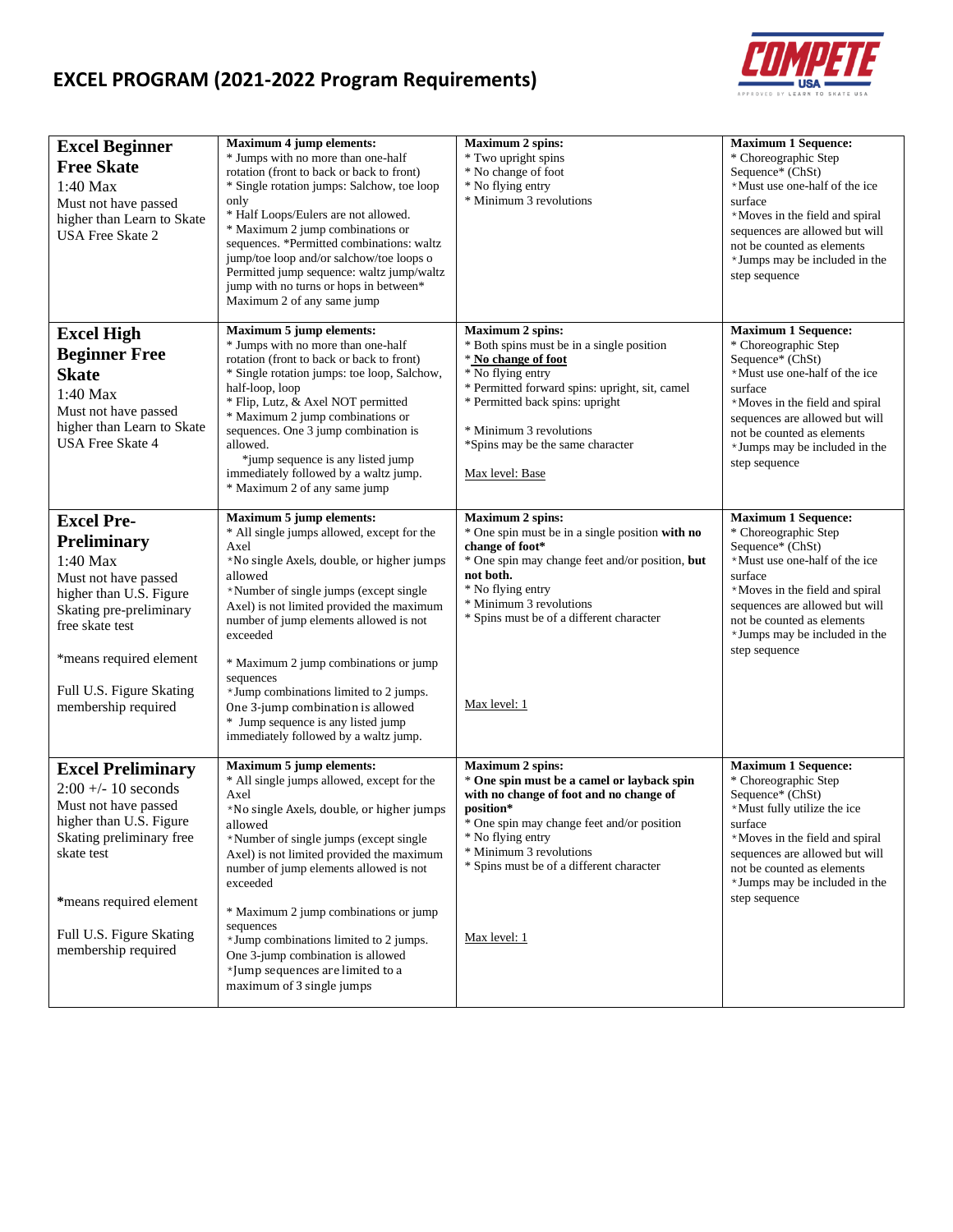| <b>Excel Preliminary Plus</b>                                                                                                                                    | Maximum 5 jump elements:                                                                                                                                                                                                                                                                                                                                                                                                                                                                                                                                                                                                                                                                                                                                                                                                                                                                 | <b>Maximum 2 spins:</b>                                                                                                                                                                                                                                                                                | <b>Maximum 1 Sequence:</b>                                                                                                                                                                                                                                           |
|------------------------------------------------------------------------------------------------------------------------------------------------------------------|------------------------------------------------------------------------------------------------------------------------------------------------------------------------------------------------------------------------------------------------------------------------------------------------------------------------------------------------------------------------------------------------------------------------------------------------------------------------------------------------------------------------------------------------------------------------------------------------------------------------------------------------------------------------------------------------------------------------------------------------------------------------------------------------------------------------------------------------------------------------------------------|--------------------------------------------------------------------------------------------------------------------------------------------------------------------------------------------------------------------------------------------------------------------------------------------------------|----------------------------------------------------------------------------------------------------------------------------------------------------------------------------------------------------------------------------------------------------------------------|
| $2:00 + (-10 sec.$<br>Must not have passed higher<br>than U.S. Figure Skating<br>preliminary free skate test<br>Full U.S. Figure Skating<br>membership required  | All single jumps allowed, including single<br>Axel<br>No double, or higher jumps allowed<br>$\bullet$<br>$\bullet$<br>Single Axel may be repeated once (but not<br>more) as a solo jump or part of a jump<br>sequence or jump combination (maximum 2<br>single Axels)<br>Number of remaining single jumps is not<br>$\bullet$<br>limited provided the maximum number of<br>jump elements allowed is not exceeded<br>Maximum 2 jump combinations or jump<br>$\bullet$<br>sequences<br>All single jumps, including the single Axel are<br>$\bullet$<br>allowed as part of a jump combination or<br>sequence (no double jumps)<br>Jump combinations limited to 2 jumps. One<br>$\bullet$<br>3-jump combination is allowed<br>Jump sequence is any listed jump<br>$\bullet$<br>immediately followed by a waltz jump                                                                          | One spin must be<br>in a single<br>position*<br>No change of foot<br>No flying entry<br>One spin may<br>$\bullet$<br>change feet and/or<br>position<br>No flying entry<br>$\bullet$<br>Minimum 3<br>$\bullet$<br>revolutions<br>Spins must be of a<br>$\bullet$<br>different character<br>Max level: 1 | Choreographic Step<br>Sequence* (ChSt)<br>Must fully utilize the<br>ice surface<br>Moves in the field and<br>$\bullet$<br>spiral sequences are<br>allowed but will not<br>be counted as<br>elements<br>Jumps may be<br>$\bullet$<br>included in the step<br>sequence |
| <b>Excel Pre-Juvenile</b>                                                                                                                                        | <b>Maximum 5 jump elements:</b>                                                                                                                                                                                                                                                                                                                                                                                                                                                                                                                                                                                                                                                                                                                                                                                                                                                          | <b>Maximum 2 spins:</b>                                                                                                                                                                                                                                                                                | <b>Maximum 1 Sequence:</b>                                                                                                                                                                                                                                           |
| $2:00 + (-10 sec.$<br>Must not have passed higher<br>than U.S. Figure Skating<br>pre-juvenile free skate test<br>Full U.S. Figure Skating<br>membership required | * All single jumps allowed, except for the Axel<br>*No single Axels, double, or higher jumps allowed<br>*Number of single jumps (except single Axel) is<br>not limited provided the maximum number of<br>jump elements allowed is not exceeded<br>* Maximum 2 jump combinations or jump<br>sequences<br>*Jump combinations limited to 2 jumps. One 3-<br>jump combination is allowed<br>*Jump sequence is any listed jump immediately<br>followed by a waltz jump                                                                                                                                                                                                                                                                                                                                                                                                                        | *1 spin combination<br>with or without change<br>of foot*<br>* No flying entry<br>* Minimum 6 revs<br>*1 spin with only 1<br>position<br>*No change of foot<br>*No flying entry<br>*Minimum 4 revs<br>* Spins must be of a<br>different character<br>Max level: 1                                      | * Choreographic Step<br>Sequence* (ChSt)<br>*Must fully utilize the ice<br>surface<br>*Moves in the field and<br>spiral sequences are<br>allowed but will not be<br>counted as elements<br>*Jumps may be included in<br>the step sequence                            |
| <b>Excel Pre-Juvenile Plus</b>                                                                                                                                   | Maximum 5 jump elements:                                                                                                                                                                                                                                                                                                                                                                                                                                                                                                                                                                                                                                                                                                                                                                                                                                                                 | <b>Maximum 2 spins:</b>                                                                                                                                                                                                                                                                                | <b>Maximum 1 Sequence:</b>                                                                                                                                                                                                                                           |
| $2:00 + (-10 sec.$<br>Must not have passed higher<br>than U.S. Figure Skating<br>pre-juvenile free skate test<br>Full U.S. Figure Skating<br>membership required | *1 must be an Axel-type jump or a waltz jump*<br>* All single jumps, including the Axel, allowed.<br>*Only 1 double jump may be attempted (limited to<br>double Salchow or double toe loop)<br>*Double loop, double flip, double lutz, double<br>axel and highter jumps not allowed.<br>*Axel may be repeated once (but not more) as<br>solo jump or part of a jump sequence or jump<br>combination.<br>*No double jump can be included more than<br>twice, and if repeated at least 1 attempt must be<br>part of a jump combination or sequence<br>*Number of single jumps is not limited provided<br>the maximum number o jump elements allowed is<br>not exceeded.<br>* Maximum 2 jump combinations or jump<br>sequences<br>*Jump combinations limited to 2 jumps. One 3-<br>jump combination is allowed<br>*Jump sequence is any listed jump immediately<br>followed by a waltz jump | *1 spin combination<br>with or without change<br>of foot*<br>* No flying entry<br>* Minimum 6 revs<br>*1 spin with only 1<br>position<br>*No change of foot<br>*No flying entry<br>*Minimum 4 revs<br>* Spins must be of a<br>different character<br>Max level: 1                                      | * Choreographic Step<br>Sequence* (ChSt)<br>*Must fully utilize the ice<br>surface<br>*Moves in the field and<br>spiral sequences are<br>allowed but will not be<br>counted as elements<br>*Jumps may be included in<br>the step sequence                            |